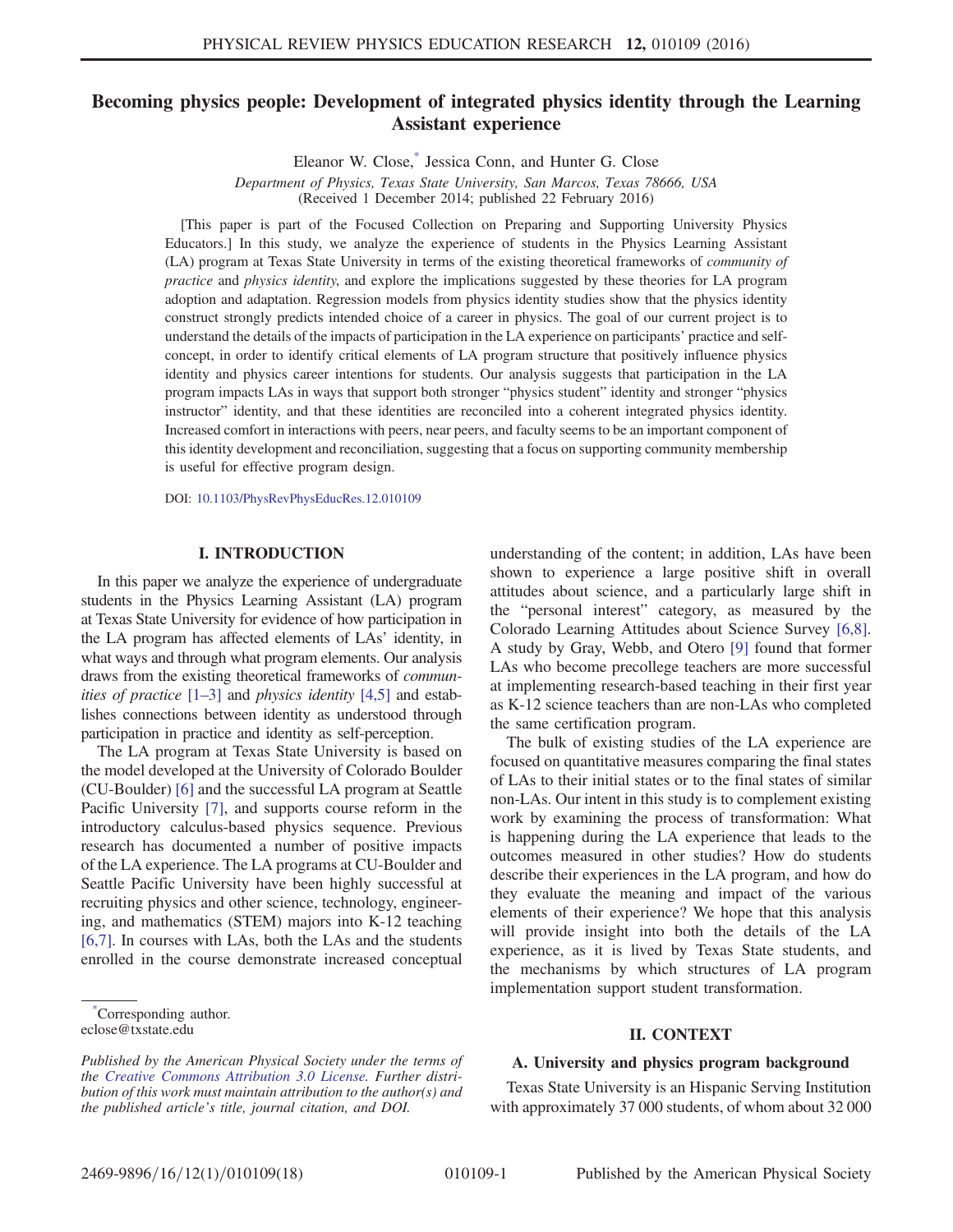are undergraduates. Texas State is the largest Hispanic Serving Institution in Texas and the fifth-largest university in the state. The university is currently in transition from a teaching-focused university to an "emerging research university" (as reclassified by the Texas Higher Education Coordinating Board in 2012), and has grown in enrollment about 3% annually for several years. The undergraduate student body is increasingly diverse: currently 43% are racial or ethnic minorities, including 33% Hispanic (up from 24% five years ago) and 10% African American (up from 6% five years ago). Among undergraduate students, 56% are female, a proportion that has been steady over the past decade.

There are currently 111 declared physics majors enrolled at Texas State. In 2011, 2012, and 2013, the department granted 14, 8, and 10 B.S. degrees, respectively. Of the currently declared physics majors, approximately 12% are female (more than in the previous few years, but the same percent as five years ago), 27% Hispanic (up from 12% five years ago), and 7% African American (up from 5% five years ago).

Enrollment in introductory physics courses has grown significantly over the past five years, influenced in part by the rising profile of the Ingram School of Engineering, for which the enrollment has grown at an even higher rate than that of the university as a whole (from 100 enrolled majors in 2004 to over 800 in 2014). In Fall 2014 the calculusbased introductory physics sequence in which LAs assist enrolled approximately 250 students in the first course (mechanics), 200 in the second course (electricity and magnetism), and 50 in the third course in the sequence (waves and heat, required only of physics and electrical engineering majors). The proportions of minority students in the introductory courses match the proportions in the overall undergraduate population, and the gender distribution in the courses is similar to that of the physics major (20% women in the first two courses in the sequence, 12% women in the third course). The course sequence is dominated by engineering majors: in the first two courses in the sequence, approximately 5% of the students are physics majors, 60% are engineering majors, 20% chemistry or biochemistry majors, and 10% other STEM majors; in the third course in the sequence, 25% are physics majors and 60% are electrical engineering majors.

### B. Learning Assistant program description

The LA program at Texas State is modeled on the highly successful physics LA program at Seattle Pacific University, which was developed and led in part by H. Close and E. Close [\[7\].](#page-17-1) Texas State LAs are constantly mentored, supported, and accompanied by faculty as they help faculty interactively teach during universitydesignated "lecture time." Core program faculty emphasize the importance of community and mutual support among physics students and faculty, and communicate regularly to LAs about ways in which the program is intended to benefit them (both intellectually and socially) and benefit the introductory students.

LAs currently assist in all sections of introductory calculus-based physics: five sections of mechanics, four sections of electricity and magnetism, and one section of waves and heat per semester. Each section enrolls about 50 students. Faculty have elected to introduce interactive reforms—mostly through the introduction of Tutorials in Introductory Physics [\[10\]](#page-17-3) and other similar materials—in the lecture sections and some laboratory sections, rather than in separate recitation sections, which currently do not exist at Texas State. The program has grown to its present scale gradually over the course of the past three years, beginning in one section of mechanics in Spring 2012.

In addition to assisting in class, many LAs work in the Physics Help Center, a walk-in tutoring center located near physics faculty offices, open 35 h a week and staffed entirely by LAs. Most LAs work in the Help Center for at least an hour each week, and the Help Center is staffed by two LAs during most hours; the Help Center therefore provides an additional shared teaching experience for the majority of LAs. In addition, since implementing tutorials [\[10\]](#page-17-3) in the laboratory for the calculus-based mechanics course, the physics department preferentially hires LAs as laboratory instructors for this course. Approximately 50% of LAs each semester instruct mechanics laboratory sections, which provides a more independent teaching experience in parallel with the highly supported work in lecture sections and the one-on-one work in the Help Center.

Currently, the pedagogy component of the LA program consists of the course PHYS 3210: Physics Cognition and Pedagogy, taught by E. Close. This course includes readings and discussions about constructivism, metacognition, discipline-based education research studies [11–[13\],](#page-17-4) and gender bias and stereotype threat in science; discussion emphasizes implications and applications of the concepts or research results from the readings for LAs' experiences both as co-instructors and as students. LAs also work in pairs to perform a series of two clinical interviews, following the Physics Interview Project developed by H. Close at Seattle Pacific University [\[14\]](#page-17-5), for which the purpose is to develop listening skills for use in the practice of teaching physics. This course counts as an upperdivision physics elective and satisfies the writing intensive credit requirement.

Applicants for the LA position each semester are required to have successfully completed the first course in the introductory sequence; the LA selection process prioritizes interest in education (either as a K-12 teacher or as a researcher in physics education), interest in physics as a major, academic achievement in physics courses (grades of A and B are equally acceptable), and recommendations from faculty and current LAs regarding applicants' communication skills and facility with productive small-group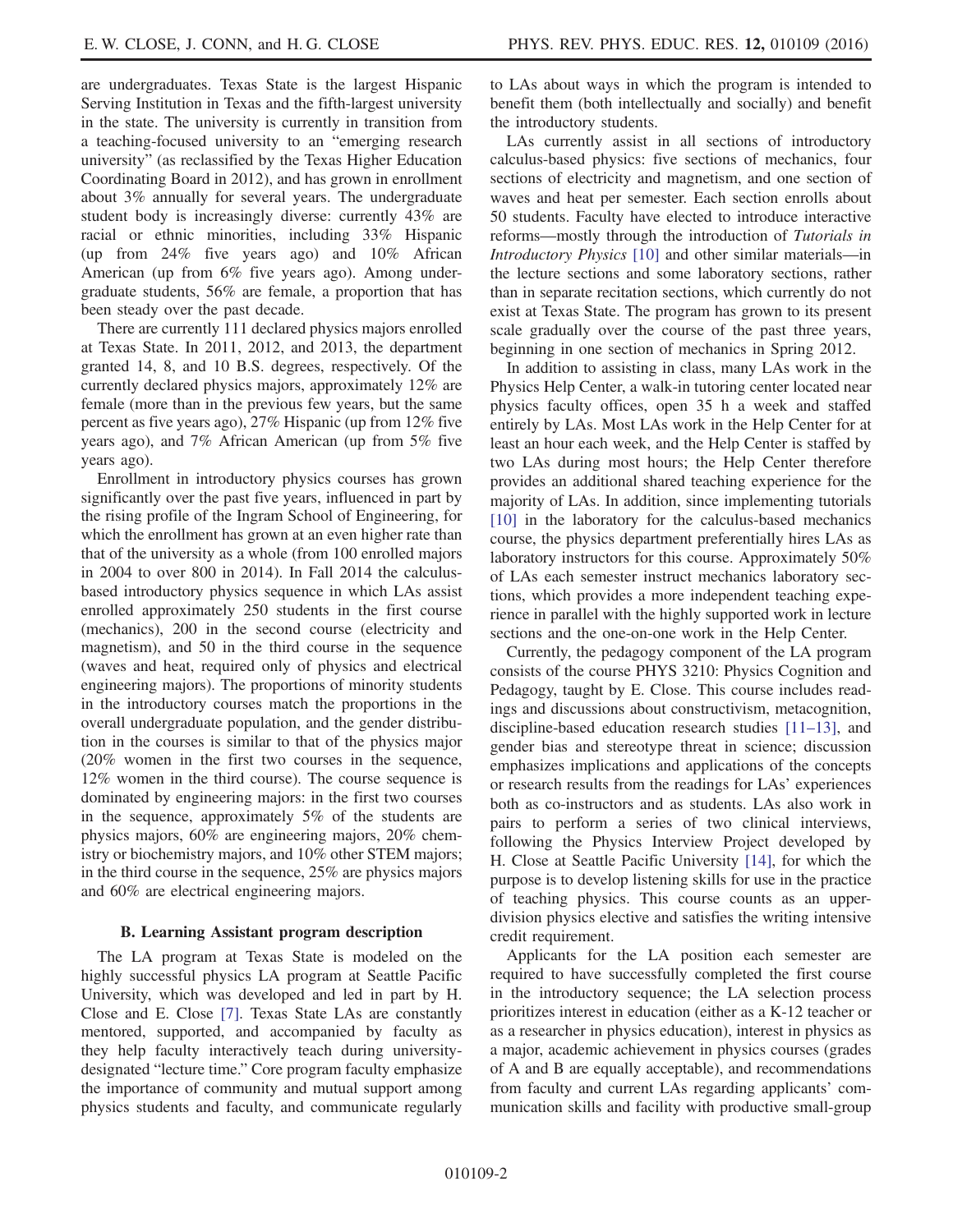interactions. Students of all majors are encouraged to apply, and faculty make an effort to recruit women and students from underrepresented minorities.

The Physics Learning Assistant Program provides a substantial early teaching experience for between 30 and 40 participants each year (25–30 participants each semester, of whom some are returning or experienced LAs). Representation of women is higher in the LA program than in the physics major: physics majors are approximately 12% women; over the past three semesters, between 25% and 39% of LA program participants have been women. Representation of Hispanic and African American students in the LA program approximately matches representation in the physics major: over the past three semesters, between 24% and 32% of LAs have been Hispanic, in comparison with 27% of majors; and between 5% and 12% have been African American, in comparison with 7% of majors.

# III. THEORETICAL FRAMEWORK

<span id="page-2-0"></span>In this section, we give a brief overview of relevant elements of the two theoretical frameworks used in our analysis and build a correspondence between factors in the physics identity framework and community of practice theory. In Secs. III A–III C, we use this blended theory to analyze written artifacts produced by LAs and videos of LA interviews.

#### A. Identity in practice

<span id="page-2-1"></span>Lave and Wenger developed a socially situated theory of learning centered on relationships between learning, identity, and practice [1–[3\].](#page-16-0) In this theory, practice refers to sustained engagement in a joint enterprise: not only doing something (e.g., practicing a task), but participating in an enterprise that is collectively constructed within a particular social context.

A well-functioning community of practice is defined by "mutual engagement, a joint enterprise, and a shared repertoire" (Ref. [\[1\],](#page-16-0) p. 73); participation in the community shapes and is shaped by the ways in which members of the community engage each other around their shared practice. Through this mutual engagement, members negotiate and define their joint enterprise, which encompasses explicit goals as well as ways of being and relating that may not be articulated (e.g., use of particular representations). Over time, the community develops a shared repertoire of resources for negotiating meaning, including ways of accomplishing tasks, styles of interacting, tools, language, concepts, and stories. Membership in communities of practice provides structure to a person's lived identity by shaping their perceptions, values, and interactions with others.

Development of an identity as a member of an existing community of practice requires the possibility of moving from newcomer status in the community toward full

membership, what Lave calls "a social process of increasingly centripetal participation" (Ref. [\[2\]](#page-16-2), p. 68). This is best facilitated through "legitimate peripheral participation," in which newcomers engage in tasks that are important to the community of practice and that give the novices access to situations in which they can observe and interact with more central participants. Newcomers whose practice is isolated from the rest of the community (i.e., not peripheral) or whose tasks do not authentically contribute to the joint enterprise are unable to develop identities of mastery. According to Lave, communities of practice that successfully reproduce themselves are characterized by "newcomers furnished with comprehensive goals, an initial view of the whole, improvising within the multiply structured field of mature practice with near peers and exemplars of mature practice" (Ref. [\[2\]](#page-16-2), p. 72). In this theory, learning is not an individual, internal process, nor is it a social process that results in an individual, internal change; rather, it is inherent in the process of becoming a member of a community of practice.

Lave and Wenger describe development of identity and participation in communities of practice as deeply intertwined [\[1,3\]](#page-16-0). Identity, as shaped by engagement in practice, is not an inherent or fixed quality of a person but rather a process of continuous renegotiation. The relationship between identity and membership in communities of practice is that of competence: participation in the joint enterprise of the community leads to particular forms of competence and ways of engaging. Wenger states, "In practice, we know who we are by what is familiar, understandable, usable, negotiable" (Ref. [\[1\]](#page-16-0), p. 153). Identity in this theoretical framework includes but is not limited to self-image (the ways we describe ourselves). Reflective (self-described or self-reported) aspects of identity are relevant but do not encompass the full complexity of lived identity: "Who we are lies in the way we live day to day, not just in what we think or say about ourselves" (Ref. [\[1\],](#page-16-0) p. 151).

Wenger [\[1\]](#page-16-0) identifies five characterizations of identity in practice, four of which we find relevant to the current study. These are not components of identity in the sense that some theoretical constructs attempt to define mutually orthogonal elements of the whole; rather, these characterizations are overlapping ways of understanding identity through the lens of participation in shared practice. The characterizations we will explore in this study are identity as negotiated experience, as community membership, as learning trajectory, and as nexus of multimembership. We will discuss these characterizations in more detail in Sec. [III C](#page-3-0).

### B. Physics identity self-concept

In two studies including data from over 10 000 college students, Hazari and colleagues developed and empirically validated a theoretical framework for *physics identity*,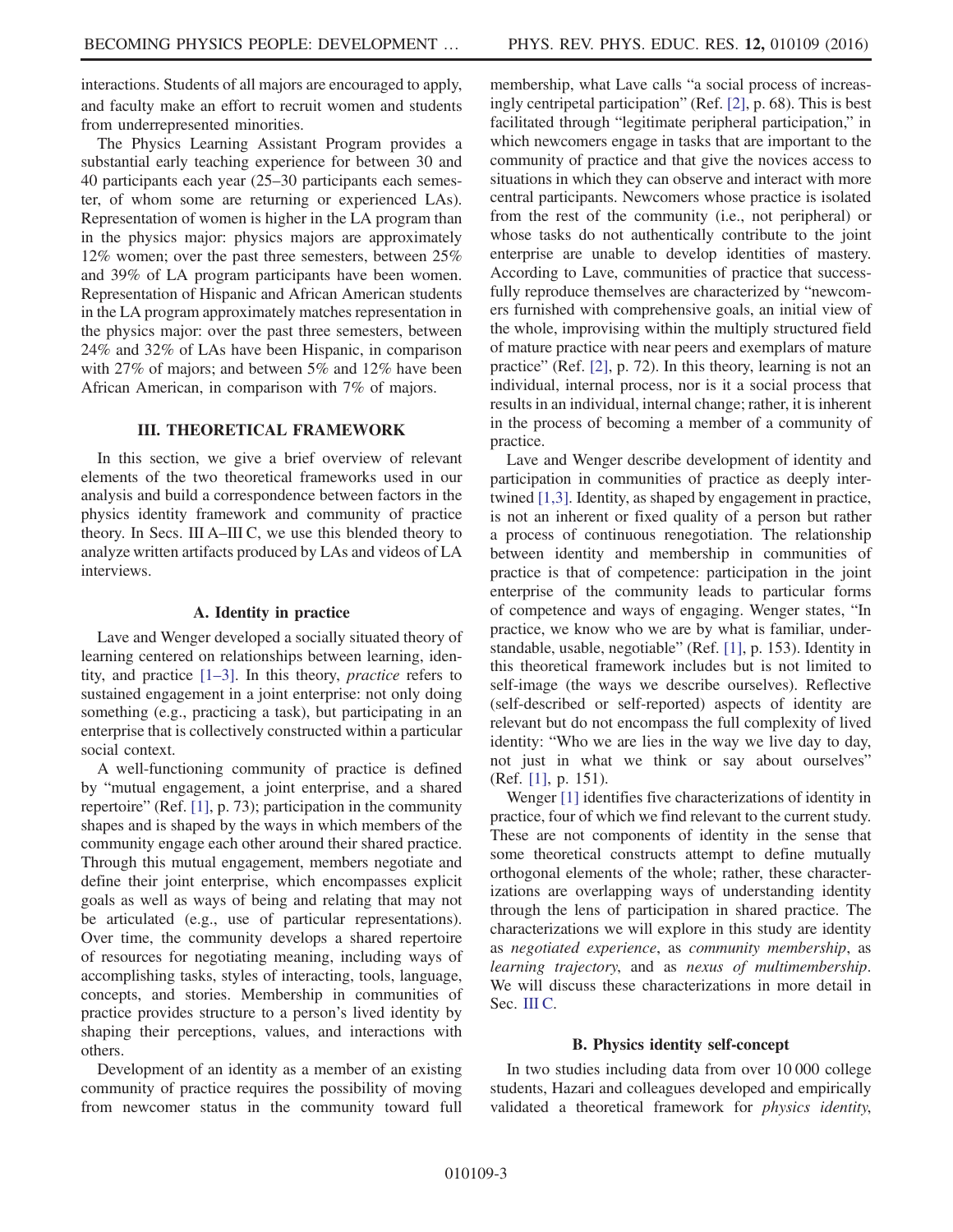drawing on the science identity framework by Carlone and Johnson [\[15\]](#page-17-6). The physics identity framework was initially composed of four elements: personal interest, student performance, competence, and recognition by others [\[4,5\].](#page-16-1) The data consisted of responses to survey items on the Persistence Research in Science and Engineering (PRiSE) survey [\[4\]](#page-16-1) and the Sustainability and Gender in Engineering (SaGE) survey [\[5\]](#page-17-7), which were administered to students in introductory English courses in a nationally representative sample of colleges and universities. Assessment of physics identity in these studies is based on self-report, e.g., the dimension competence can be described as "belief in ability to understand physics content," while performance is "belief in ability to complete physics tasks." Factor analysis indicated that performance and competence formed a single factor in student responses; therefore, the physics identity framework was simplified to include the three elements: personal interest, performance or competence, and recognition by others. We use this simplified framework in our analysis.

Regression models from these studies show that the physics identity construct strongly predicts intended choice of a career in physics [\[4,5\].](#page-16-1) The studies also probed classroom experiences supportive of student physics identity development. Student self-reports of engaging in expertlike behaviors in physics class, such as responding to questions and teaching peers, were found to be strong predictors of physics identity; Hazari et al. note that instructors play a role in facilitating this behavior through establishing a classroom culture that "minimizes the anxiety of public expression," acknowledges students' ideas, and allows learning struggles to be visible rather than hidden (Ref. [\[4\],](#page-16-1) p. 996). In addition, some instructional factors correlated positively with physics identity development, including a focus on conceptual understanding, laboratory experiences addressing students' beliefs about the world, and instructor encouragement to take more science classes (Ref. [\[4\]](#page-16-1), p. 995).

# C. Relating self-concept and practice

<span id="page-3-0"></span>In order to relate the empirically tested physics identity framework to broader identity concepts from community of practice theory, we build a correspondence between factors. Wenger [\[1\]](#page-16-0) describes *identity as negotiated experience* as the process of making meaning from the encounters and experiences of participation in a community of practice. This is summarized in the following way: "We define who we are by the ways we experience our selves through participation as well as by the ways we and others reify our selves" (Ref. [\[1\],](#page-16-0) p. 149). The meaning we make of our experience is shaped by how others respond to us—how we "encounter our effects on the world"—and by the characteristics and relations the community values and recognizes. The physics identity dimension of (self-reported) recognition, as measured through survey items such as "my

physics teacher sees me as a physics person" and "my friends see me as a physics person" [\[5\]](#page-17-7), describes an element of this characterization of identity. Self-image is a component of negotiated experience, but not the entirety: self-image is a reification involving labels such as "physics person" and "Learning Assistant," while identity through negotiated experience encompasses the interaction of these reifications with the experiences of participation in the community.

Community membership defines identity through the forms of competence developed and valued by participants in the community of practice, including ways of interacting and working together, shared perspectives, and ability to make use of a shared repertoire of tools, language, stories, and other resources. A self-reflection on identity characterized in this way might include "do I know how to do things this community values?" This characterization encompasses the physics identity dimension of performance or competence, which is measured through responses to survey items such as "I understand concepts I have studied in this subject" and "Others ask me for help in this subject" [\[5\].](#page-17-7) The link between identity and competence demonstrated by engagement in expertlike behavior is consistent with the characterization of identity in practice as community membership.

Identity as learning trajectory incorporates past identities and possible futures into making meaning of the present; as described above, identity is constantly renegotiated, and changes in our identity over time build a sense of where we have been and where we are going. Participation in a community impacts an individual's identity when the practice of the community incorporates that person's past and fits into a valued future. Trajectory influences what elements of participation are perceived as important and what are marginal. This characterization encompasses the physics identity dimension of personal interest, as measured through survey items such as "I enjoy learning this subject" and "I am interested in learning more about this subject" [\[5\]](#page-17-7). It is also consistent with the positive relationship between instructional laboratory experiences addressing students' beliefs about the world and students' development of physics identity, because these instructional experiences validate past lived experiences as relevant for present learning.

Individuals are members of multiple communities of practice. Identity as nexus of multimembership is characterized by the work of reconciling practices of membership in different communities. This work is often challenging: Wenger notes that "learners must often deal with conflicting forms of individuality and competence as defined in different communities" and "elements of one repertoire may be quite inappropriate, incomprehensible, or even offensive in another community" (Ref. [\[1\]](#page-16-0), p. 160). In previous analysis [16–[18\],](#page-17-8) we describe the LA program as creating an overlap between the community of practice of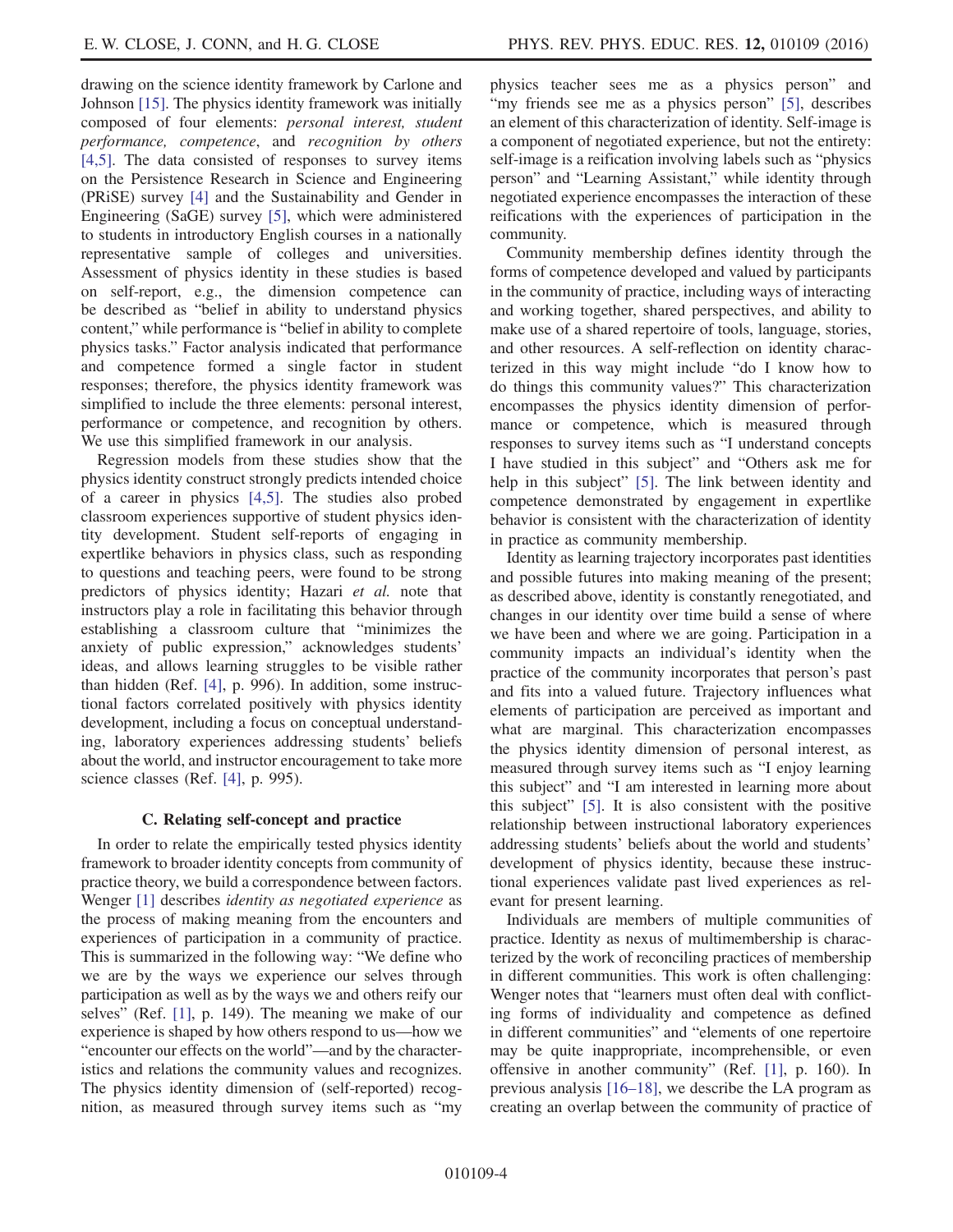STEM majors and that of physics instructors, with LAs experiencing membership in both communities and creating overlap between the practices of each. In addition to these two communities of practice, in which all LAs participate, each LA has other communities and other practices that must be reconciled in their enacted identity. Our current analysis is focused on common themes and shared experiences across the community of LAs.

### IV. METHODS

Our intent in this study is to examine the process of transformation that occurs through participation in the LA program. Our driving questions are about students' experience(s) of participation: What is happening during the LA experience that could lead to the outcomes measured in other studies? How do students describe their experiences in the LA program, and how do they evaluate the meaning and impact of the various elements of their experience? This section describes the data sources and methods of analysis used in order to investigate these questions.

#### A. Data sources

Data for this study are drawn from several forms of writing produced by LAs as well as from video records of interviews with a subset of experienced LAs. Written data are gathered from multiple sources, including teaching reflections and program applications. In this section we describe each source of data: the context in which the data are gathered, the prompts to which LAs respond, and the methods by which the prompts are administered and the data are collected. Examples of data from written sources are reproduced in italics, while those from interviews are not italicized.

# 1. Teaching reflections

Teaching reflections are assigned as part of the required pedagogy course for new LAs, and are submitted to an online forum on the course management website. In addition to posting their own reflections, students are required to read and respond to at least one post made by another student. The number and timing of assigned reflections and the assigned reflection prompts have varied from semester to semester; for the past few semesters, reflections have been assigned approximately every two weeks. Some reflection prompts ask LAs to relate assigned readings to their teaching experiences or observations (e.g., "What RTOP items do you think are most relevant to you in your role as LA, and why?" [\[19\]](#page-17-9); other prompts ask them to reflect on their own expectations for teaching (e.g., "What do you expect will be the most interesting thing about teaching as an LA?") or their perceptions of their own strengths, difficulties, and growth (e.g., "What are you finding particularly challenging right now in your LA role?" and "Reflect on your teaching interactions now as compared to the start of the semester. What have you gotten better at over the past two months?"). Grading criteria for these reflections are limited to length (meeting the assigned minimum number of words), timeliness, and whether or not the reflection prompt has been addressed; content is not critiqued as part of the grade.

For this study, we analyzed over 180 reflection forum postings from 61 unique LAs over five semesters of the pedagogy course (Fall 2012 through Fall 2014). Our analysis focused primarily on the first and last reflection assignments each semester, because the reflection prompts in these cases focused on initial expectations and on how the LA experience compared to those expectations.

#### 2. Program applications

Students interested in participating in the LA program must apply to the program near the end of each semester in order to serve as an LA the following semester. LAs complete different applications if they are applying to be admitted to the program for the first time (new LAs) or for readmission after one or more semesters of participation in the program (returning LAs). Applications are completed through the SurveyMonkey online survey tool; completed applications are downloaded from the Web site and saved on a secure university server. The returning LA application includes open-ended questions such as "Why do you want to continue to be an LA?," "What is your opinion of your performance as an LA this semester?," and "What have you learned from being an LA so far?" Acceptance rates for returning LAs are high and are based more on performance in the LA program than on the persuasiveness of the application itself.

In the initial phase of this study, we did a preliminary analysis of approximately 50 applications from 30 LAs over three semesters (Fall 2012 through Fall 2013), paying particular attention to changes in an individual LA's applications over time. This analysis shaped our interview protocol (see below) and informed a more systematic analysis of applications from the following year. For the analysis presented here, all returning LA applications for Spring 2014 and Fall 2014 were analyzed; in addition, some earlier applications were analyzed for LAs who were selected for interviews. This phase of analysis included 38 returning LA applications from 29 unique LAs. These LAs are a subset of the 61 LAs whose teaching reflections are included in this analysis.

### 3. Interviews

A subset of LAs (12 total) have participated in loosely structured clinical interviews about their experiences in the program. Interview subjects were selected to include diversity of major, career plans, and length of experience in the LA program. For this analysis, we include only interviews of LAs with more than one semester of experience in order to characterize the cumulative impact of multiple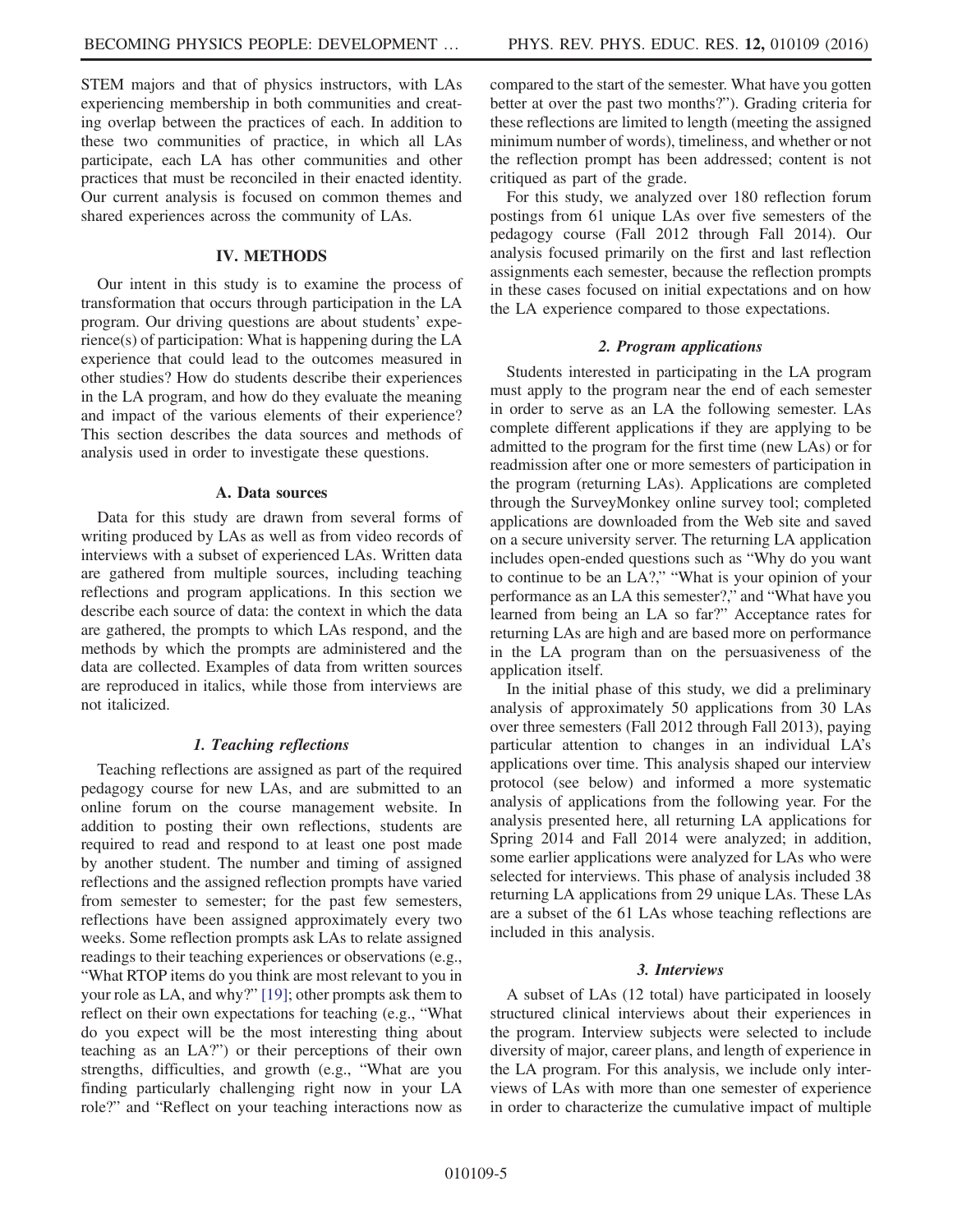phases of experience in the program. Nine of the 12 interviewees met this criterion; of these, three were women; one was African American, one multirace, and one unknown ethnicity, and the remaining six were White. (We note that for the first two semesters of the program, the percentage of Hispanic LAs was low—between 10% and 13%—as was the percentage of Hispanic physics majors during the previous two years; both numbers increased significantly over the following three semesters.) Seven of these interviewees are also represented in the returning LA application data. All interviews were conducted by the second author, a White woman who is a nontraditional undergraduate student, in her mid-30s, majoring in physics. The interview protocol includes questions probing both self-perceptions (e.g., What parts of being an LA are you particularly good at? Has being an LA made you more competent at other things besides teaching?) and practice (e.g., Do you use the Help Center to study or hang out? Do you interact differently with faculty since becoming an LA?). Adjustments were made to the interview protocol both during individual interviews, in response to the participant's experiences and reflections; and between interviews, in response to emergent subthemes in the data.

### B. Analysis methods

Video records from interviews were collaboratively analyzed for insight into the impact of the LA program on participants' construction and perception of identity, using the blended identity framework as an analytic lens. Written data were collaboratively coded initially according to the blended framework described above, and then in more detail according to emergent subthemes in the data. For example, as we coded the first few interview records, we found an emergent subtheme we named "okay to be wrong" (described in Sec.  $V$  B 6), which LAs expressed as a newly recognized form of competent engagement in the community; a question probing this subtheme was added to the protocol for later interviews, and the subtheme was included in the coding of written data. The processes of data collection and analysis were interspersed, with themes and questions emerging from analyses shaping questions posed in interviews and teaching reflections.

Data sources quoted in Sec. [V](#page-6-0) were chosen for the clarity or eloquence with which they demonstrate the themes discussed. Some themes appeared more frequently than others. While we do not attempt to quantify the prevalence of each theme in this analysis, for every theme described below the data contained more examples than those quoted; similarly, while we describe evidence of shifts in a number of aspects of the lived identity of the LAs in this study, not all LAs experienced all of these shifts.

We note that the data and our interpretations are not cleanly independent of the daily operations of the LA program; that is, we are all deeply involved in the running of the Texas State LA program, and our discussions with LAs of the purpose of the LA program and the meaning of their experiences are inevitably influenced by our own evolving understanding of program impact. However, through the daily operations of this program, we do not promote any particular way of talking about the program as a whole. In addition, LAs are aware when composing their writing or participating in interviews that one or more of us will be analyzing and in some cases evaluating the artifacts: teaching reflections count towards the grade for the pedagogy course for first-semester LAs (taught by E. Close), and program applications are written with the goal of being rehired for another semester. We discuss each of these issues below.

LAs submit their pedagogy reflections on a "forum" on the course Web site, which is accessible to all students in the course as well as to the instructor; they are assigned to read and respond to at least one other student's post. Reflection prompts are open ended (e.g., "Describe something interesting you have noticed while teaching. What made it interesting to you?"), and in most cases LAs can choose between two or three such prompts. Thus, while students may shape their responses in ways they believe will be read favorably by the instructor, the nature of the assignment is broad enough that students' choices about how to respond provide insight into their ideas about teaching and learning and about how they experience their LA roles. In addition, LAs' responses do not always show strong alignment with LA program values, for example, referring to direct instruction rather than facilitation of dialog ("As I am explaining something to them, I can tell many students are not interested in what I have to say and will say, 'so….am I right or am I wrong.'"—Blake, teaching reflection, F12) or describing a failure to implement constructivist instructional strategies ("I tend to forget to ask questions to draw out an answer when I am fully confident in my understanding of a topic […] My confidence is pushing aside the student's own discovery."— Julia, teaching reflection, F12).

Because applications to the LA program are written with the goal of being rehired, it is reasonable to wonder whether LAs express themselves freely in response to questions on the application or if instead they shape their responses according to what they believe we want to see during application review. While this bias may be present in the data, student responses nevertheless provide valuable insight into their experiences. The open-ended nature of the questions on the application (for example, "Why do you want to continue to be an LA?"), combined with the complex and varied nature of the program itself, means that it would not be a straightforward task to determine a "party-line" response even if that were the applicant's goal. In addition, students' ability to accurately represent, and elaborate on, what they believe we want to hear indicates a substantial accomplishment. For example, we regularly discuss the value provided by the LA program—and by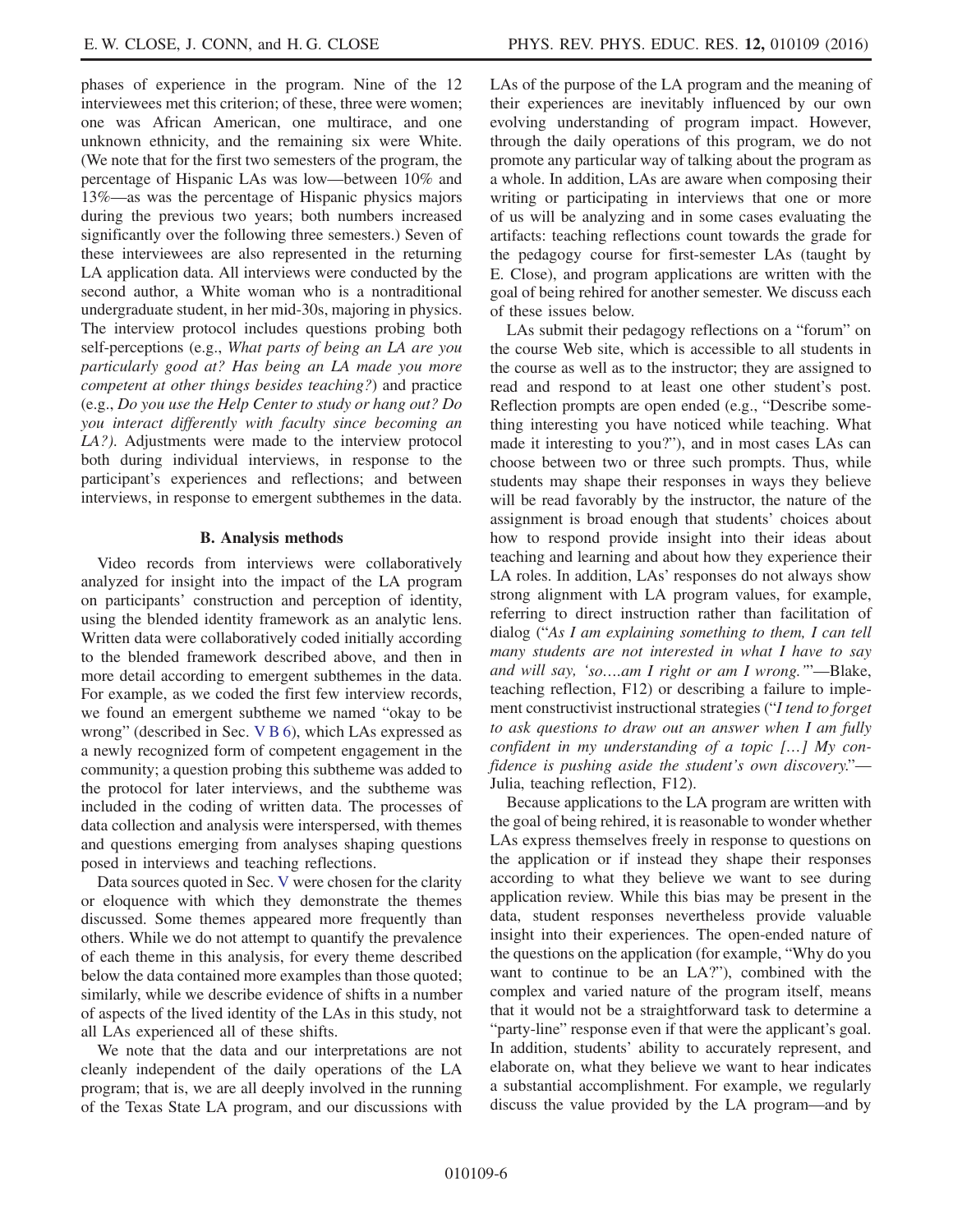teaching in general—for continuing to learn physics content. If an LA writes on her application that she wants to continue to be an LA in part because she wants to continue to strengthen her understanding of physics, that indicates that she understands that we consider it not only acceptable but actually expected and valuable for students to think of themselves as learners as well as teachers in the LA context. Similarly, the way in which an applicant elaborates is unconstrained by the prompts, and thus provides insight into some combination of the applicant's experience and what he believes the programmatic priorities to be.

To summarize, the data gathered from these written sources are useful despite possible bias for several reasons. First, LAs do not express only ideas that align with the values of our program. Second, LAs respond to open-ended prompts that require elaboration. Third, many of the ideas about teaching and learning expressed by LAs on their applications are sufficiently countercultural in the broader context of public education that clearly expressing these concepts in their applications indicates significant programmatic impact. Thus, the language used in LA responses and their choices of what to discuss are data that provide valuable insight into their experiences in the program.

# V. ANALYSIS

<span id="page-6-0"></span>In this section, we examine data from the LA program at Texas State University through the analytic lens of the blended identity framework described in Sec. [III.](#page-2-0) While we organize this section into subsections according to the elements of the identity framework, we recognize that these elements overlap and thus some data are analyzed in multiple subsections below. Note that the title of each section A–D is in the form  $X$  and  $Y$ , where  $X$  is an element from communities of practice theory and  $Y$  is the corresponding element from the physics identity framework.

Individuals are members to varying degrees of multiple communities of practice. We focus this analysis on two communities of which all LAs are members: the community of undergraduate STEM majors, engaged in the joint enterprise of negotiating required coursework and obtaining a STEM degree, and the community of physics instructors, engaged in the joint enterprise of supporting students in their learning of physics concepts and skills (see Refs. [\[16](#page-17-8)–18]). These communities are not completely distinct, as described in Sec. [V D;](#page-14-0) nevertheless, they are useful as a starting point for our analysis. The elements of the blended identity framework and the corresponding observed subthemes are shown in Table [I](#page-6-1).

# A. Negotiated experience and recognition

As described above, the physics identity dimension of recognition describes an element of the communities of practice characterization of identity as negotiated

<span id="page-6-1"></span>

| TABLE I. Summary of elements from blended identity frame- |  |  |  |
|-----------------------------------------------------------|--|--|--|
| work with themes from data.                               |  |  |  |

| Negotiated experience and recognition<br>Helping students is rewarding<br>LAs can shape students' ways of learning and interacting<br>Helping students and participating in LA program strengthens<br>LAs' own physics understanding<br>Being an LA strengthens relationships with peers and faculty                    |
|-------------------------------------------------------------------------------------------------------------------------------------------------------------------------------------------------------------------------------------------------------------------------------------------------------------------------|
| Community membership and competence<br>LAs become more competent and confident in physics<br>LAs feel like part of a supportive and collaborative community<br>Being an LA increases teaching competence and reshapes<br>LAs' concepts of good teaching<br>Participation in the LA program changes ways of learning and |
| of being a student<br>Variety is valuable for learning<br>It is okay to be wrong and to ask for help                                                                                                                                                                                                                    |
| Learning trajectory and personal interest<br>Nexus of multimembership and Integrated physics identity                                                                                                                                                                                                                   |

experience: how others see and respond to us shapes our sense of who we are and what our actions mean. Before their participation begins, all LAs receive significant recognition from more central members of the instructional community through being accepted into the LA program. In addition, many LAs apply to the program because they have been encouraged to do so either by their professor or by an LA, frequently by LAs who serve as laboratory instructors and so have a small group of students whom they know well. Acceptance to the LA program and the new reified identity as "an LA" shapes LAs' self-perceptions before they begin teaching. For example, in the first teaching reflection of the semester, new LAs are prompted to describe their expectations about what will be interesting and challenging about their work in the program; one new LA, Connie, responded "The most interesting thing about teaching as an LA is teaching, because I would never [have] pictured myself as a person that could have that much knowledge for people to come to and learn something useful… Now people are going to … ask me for explanations and answers that I know and understand." (Note that in this and all subsequent data, pseudonyms are used and any spelling errors are corrected.) In addition to the overarching theme of recognition, several subthemes emerged from our analysis of the body of data we categorized as providing insight into LAs' development of identity as negotiated experience. We describe the themes below and give examples of data illustrating each.

#### 1. Helping students is rewarding

A significant percentage of LAs' time in the program is spent in contact with students in the introductory sequence, assisting them with tutorials during class and working with them on homework problems in the Help Center, and in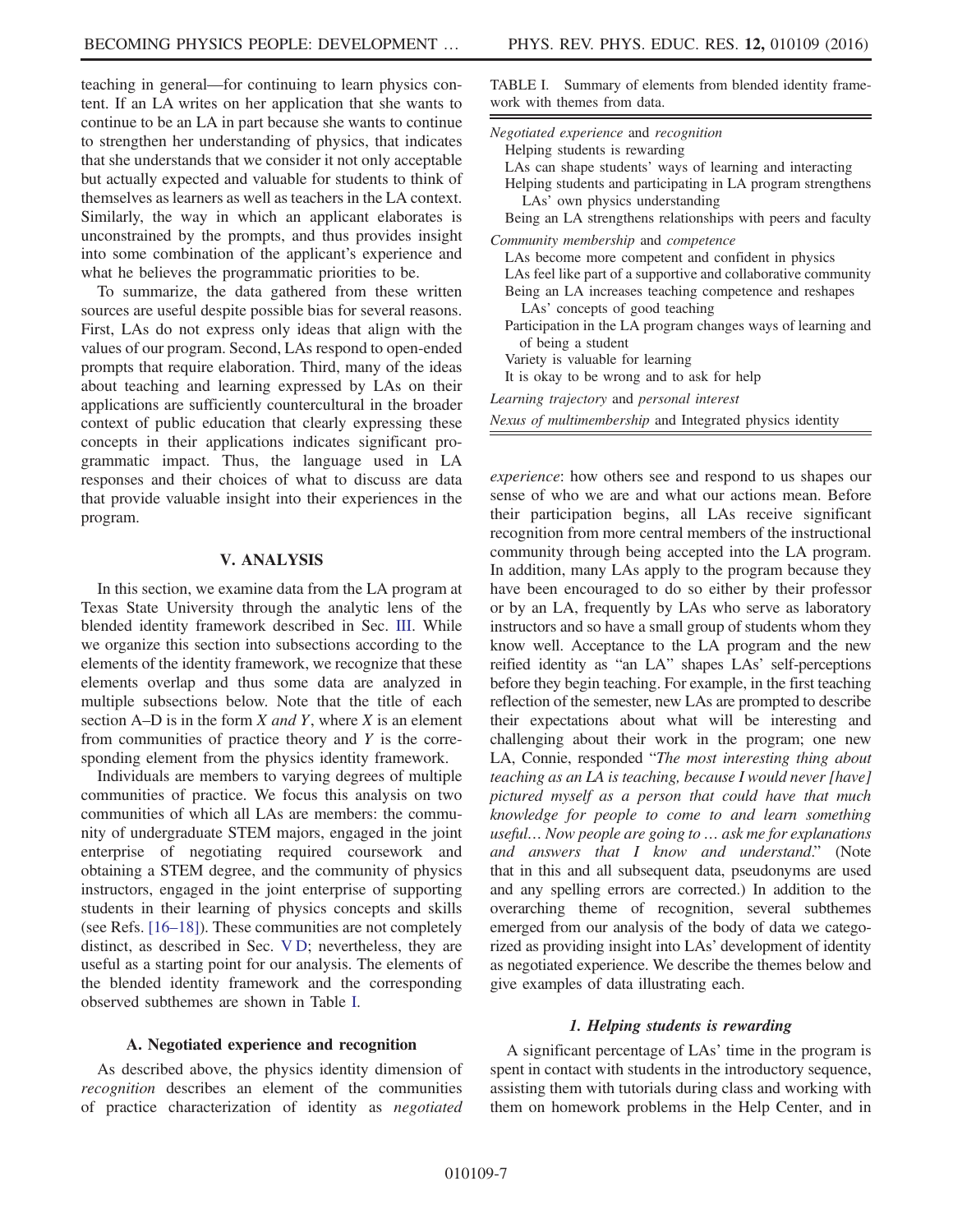some cases supporting them during laboratory instruction. Many LAs describe great personal satisfaction from experiencing the positive impact they have on the students they assist; for example, "My experiences in the Learning Assistant program have made me realize how rewarding it is to help students grasp ideas that were once out of their reach" (Leah, returning LA application, Sp13). One LA wrote "[A student] came up to me after the test and … credited [his high] score exclusively to my discussion with him on the day preceding the test. That was probably about the proudest I have ever felt in my life" (Mike, returning LA application, Sp13); in his interview nearly a year later, the same LA referred again to this same experience, saying, "that was by far one of the most memorable experiences of my life […]—knowing you've helped someone, and knowing they're happy for it—giving them confidence in themselves that they can do these things. I think that's really exciting." These descriptions indicate LAs' sense of their positive effect on others: helping others grasp ideas, giving them confidence in themselves. In some cases, LAs refer explicitly to the unique impact of recognition received from students: "…there was a moment in the help center where I was helping a student, and afterward they told me I was good at physics. I don't get that kind of feedback from anywhere and I wasn't expecting it at all" (Kerry, teaching reflection, Sp14).

These positive responses to the experience of being recognized as knowledgeable and helpful are consistent with the relationship found by Hazari et al. [\[4\]](#page-16-1) between participating in expertlike roles (e.g., answering questions) and self-reported physics identity. Jocelyn, a secondsemester LA teaching mechanics for the second time, gives a detailed description in her interview of an experience working as an LA in which she felt particularly valued. She describes the tutorial homework problem involved, which requires students to construct a set of free-body diagrams for individual links of a hanging chain [\[10\],](#page-17-3) then tells the story of how she redirected her student's attention from his (incorrect) notes to a collaborative process of making sense of the problem (here JC is the interviewer and second author).

Jocelyn: …he'd look back at his notes, which were wrong, and he'd draw the same free body diagram. And I'm like, no, stop! That's not right. I'm telling you that's not right, because you've done it three times in my presence, and it hasn't been right, not once. And he kept doing it, so I just flipped his book closed, and I was like, no, put your book away. We're going to do this, right now, we're going to learn this, and you're going to know exactly how to relate each force to every other force. And, so, we started, and we just… drew out all the gravity, because they were identical links, and from there we compared each force to the first gravitational force… on link four, …

JC: Oh, this is the chain, like this [gestures]…

Jocelyn: Yeah, you know what I'm talking about? JC: I love that one!

Jocelyn: Yeah, it's one of my favorite…

JC: It's hard…

Jocelyn: That one is hard! But, when you understand it, and you can relate them all to the first gravitational force—I mean, all the gravities are the same, but the first gravitational force? It becomes so much easier, and you understand why free body diagrams are important, and why the magnitude is important.

JC: Right.

Jocelyn: And at the end of it he was like, "okay, okay, I buy this." So I erased it, and I was like, "draw it." And he was like ah-hah moment, like he understood it, and he drew it to scale, drew it how it needed to be drawn, and got it right when he drew it back on his page… and it was pretty awesome. I felt pretty valuable.

JC: Cool. And did he say anything that made you feel that way? Or you just did, because you knew…

Jocelyn: He was like, "I get this now. I was not drawing the right thing." And I was like, "No, you weren't." And he was like, "But, this makes more sense."

In her description, the value Jocelyn perceives herself to have is as someone able to help a student overcome a persistent difficulty; in the narrative she presents herself as someone with the authority to direct the student's attention ("so I erased it, and I was like, 'draw it'") and the skill to help him understand an important physics concept ("We're going to do this, right now, we're going to learn this"). What made her feel valued was not being told that she had been helpful, but the experience of guiding the student to the correct understanding and hearing him say that the physics made sense; that is, she encountered the effect of her interaction with the student, and the effect was meaningful to her in a positive, valuable way: the student reached an understanding of a physics problem she enjoys ("it's one of my favorite…") and that she believes to be important. Note that this exchange during the interview also makes visible the instructional repertoire shared by Jocelyn and the interviewer (an experienced LA herself), and also their shared enthusiasm for the value of the particular problem being considered in the instructional episode Jocelyn describes.

# 2. LAs can shape students' ways of learning and interacting

An extension of being recognized as having valuable content knowledge expertise is the experience described by a number of LAs of guiding students into new ways of interacting with each other and with the course materials and tasks. Near the end of his first semester as an LA, Tom wrote "I understand that physics takes time and patience and I try to communicate that with the students I work with. When they see me as one of them, they open up more and genuinely engage in the learning process" (returning LA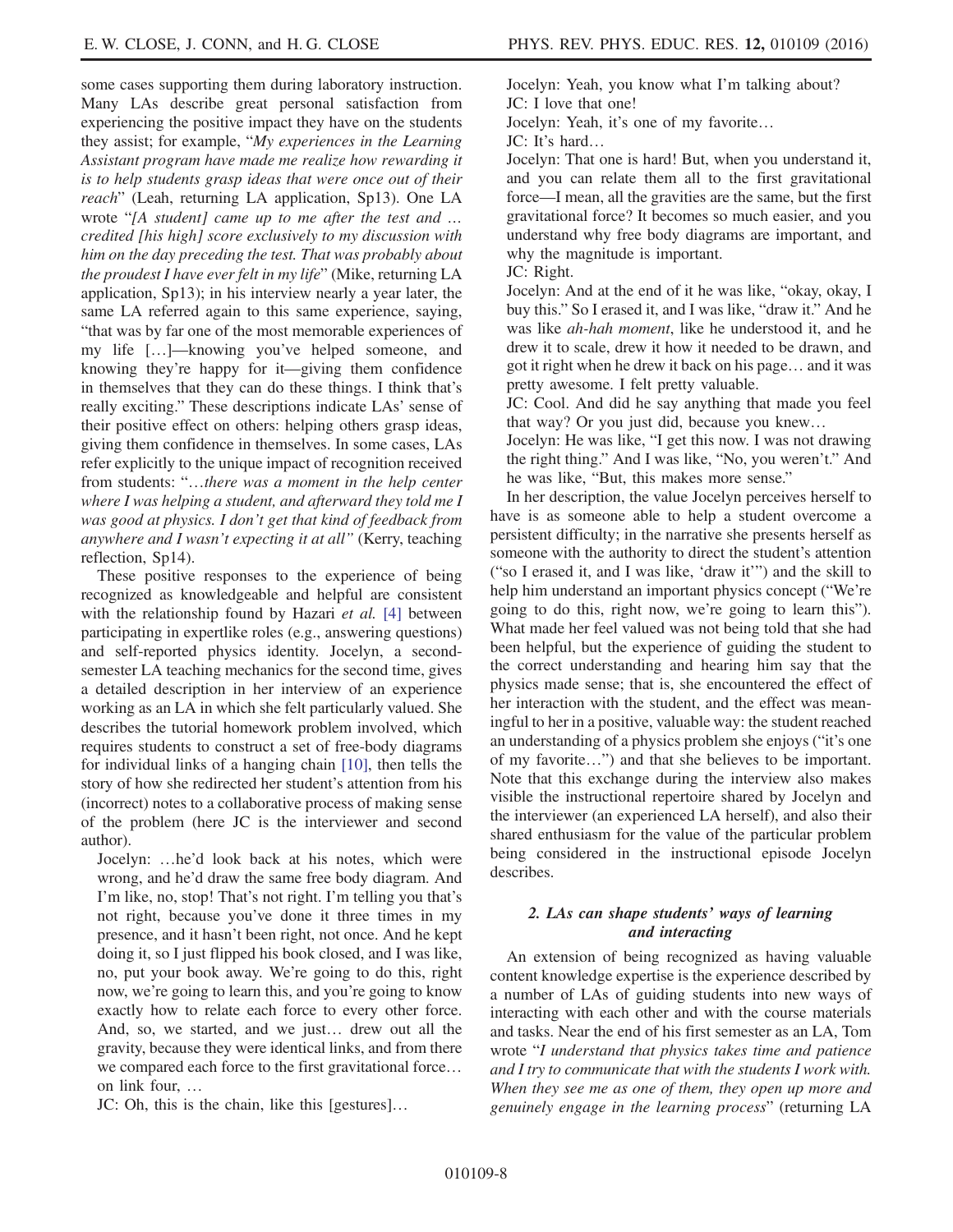application, Sp14). Tom perceives that his ability to shape students' attitudes toward their physics work while simultaneously being "one of them" allows him to powerfully and positively influence students' forms of engagement in ways faculty might not be able to do. Similarly, Fiona wrote in her final teaching reflection, "I took a student to [a professor's] office multiple times when I didn't know how to completely solve a problem and I think that was very helpful. Not only in solving the problem but I think exposing the students to going to a professor's office and asking for help will make them more willing to go to office hours and ask for the professor's help" (F14). Jacob wrote "[Students] know I'm not afraid to ask for help if I need it, which helps encourage them to do the same when they need  $it$ " (returning LA application, Sp14). Here Jacob frames needing help as a valid part of the learning process, and Jacob and Fiona both describe asking for help as something less experienced students may be afraid of, which positions their acts of asking for help as modeling expertlike behavior for introductory students.

This impact on the students with whom they work provides LAs with an experience of being regarded not only as knowledgeable in the content students wish to learn, but as models for the kinds of actions to take in order to learn the content, an even more expertlike position in the community. One LA connects his experience explicitly to the experience of community and his role in it: "I love working in the help center with a group of students and watching the group eventually help each other out. It's almost like watching the physics community grow, which is awesome" (Matthew, returning LA application, Sp14). The experience of community membership will be examined in more detail in Sec. [V B](#page-9-0).

# 3. Helping students and participating in LA program strengthens LAs' own physics understanding

Most LAs reflect at some point on the value of the LA experience for their own understanding of physics. In his interview, Mike offered that being an LA had made him a better communicator; when asked by the interviewer whether being an LA had made him better at anything else, Mike responded "It made me better at physics, that's for sure." Another LA wrote after two semesters of experience that he loved being an LA because "I get to help out the people who want help, [and] I have gotten the opportunity to hone my own physics and communication skills" (Jacob, returning LA application, F14). This strengthening of LAs' content knowledge is consistent with research on LA programs at other institutions and is an explicit goal of the Texas State LA program; when recruiting new LAs, we often share data from CU-Boulder showing that their experienced LAs score nearly as well as their physics graduate students [\[6\]](#page-17-0), and we promote the opportunity for increasing physics understanding as a benefit of applying to the LA program.

Some LAs experience tension between the role of expert they are taking on as peer instructors and their understanding of how much content knowledge they are (still) learning. New LAs express this in their first teaching reflection, when prompted to describe what they think will be most difficult about participating in the program: "One of the most difficult things for me teaching as an LA will be insufficient explanations or stumbling into a subject that I realize I don't understand as much as I thought I did. The last thing I want is to be asked a question by a student and give them the wrong answer because I don't know what I am talking about" (Shelby, Sp14); "The most difficult thing about teaching as an LA will be getting over the fear of not knowing how to answer a question" (Christine, Sp14). One resolution to the fear Christine describes is the realization expressed by many LAs that they do know how to begin to find the answer. For example, near the end of her first semester as an LA, Natalie reflected "I have gotten better at listening to the student. […] [Online homework problems] used to scare me if they came in looking for help with it in the tutoring center, and now it's still intimidating but I feel like I have a much better handle on it because […] I know I can figure it out" (teaching reflection, Sp14). Here Natalie is no longer as worried about failing to have relevant content knowledge at her fingertips, because she has become skilled in listening carefully and helping students "figure it out." Similarly, Hannah, wrote about being nervous when asked to help with an unfamiliar problem, "but when I remembered what Dr. Close said to us last week, 'That we are not solution manuals, and we are there to help students think about the problems, not do it for them.' This really helped calm me in my nervousness, and through trying to play with the information given, we were able to […] find our way from there" (teaching reflection, Sp14). Hannah described this both as a shift in her own expectations of herself and as a rewarding interaction with the student: "By being more aware of my problem solving skills and role as an LA I was able to perform the best I could, and I could tell I truly made a difference in her day."

Thus, LAs negotiate the meaning of their interactions with students in terms of dual roles—"expert" and "peer learner"—and reconcile the potential conflict between these roles by reframing or renegotiating their responsibility to students: if their role is to help students think clearly and figure things out, then they have relevant skills (listening, figuring things out) and can at the same time deepen their own content understanding (figuring out alongside the students, and considering problems from new perspectives).

# <span id="page-8-0"></span>4. Being an LA strengthens relationships with peers and faculty

Identity as negotiated experience is characterized by encountering others' perceptions of who we are and of the meaning of our own actions. LAs are recognized by faculty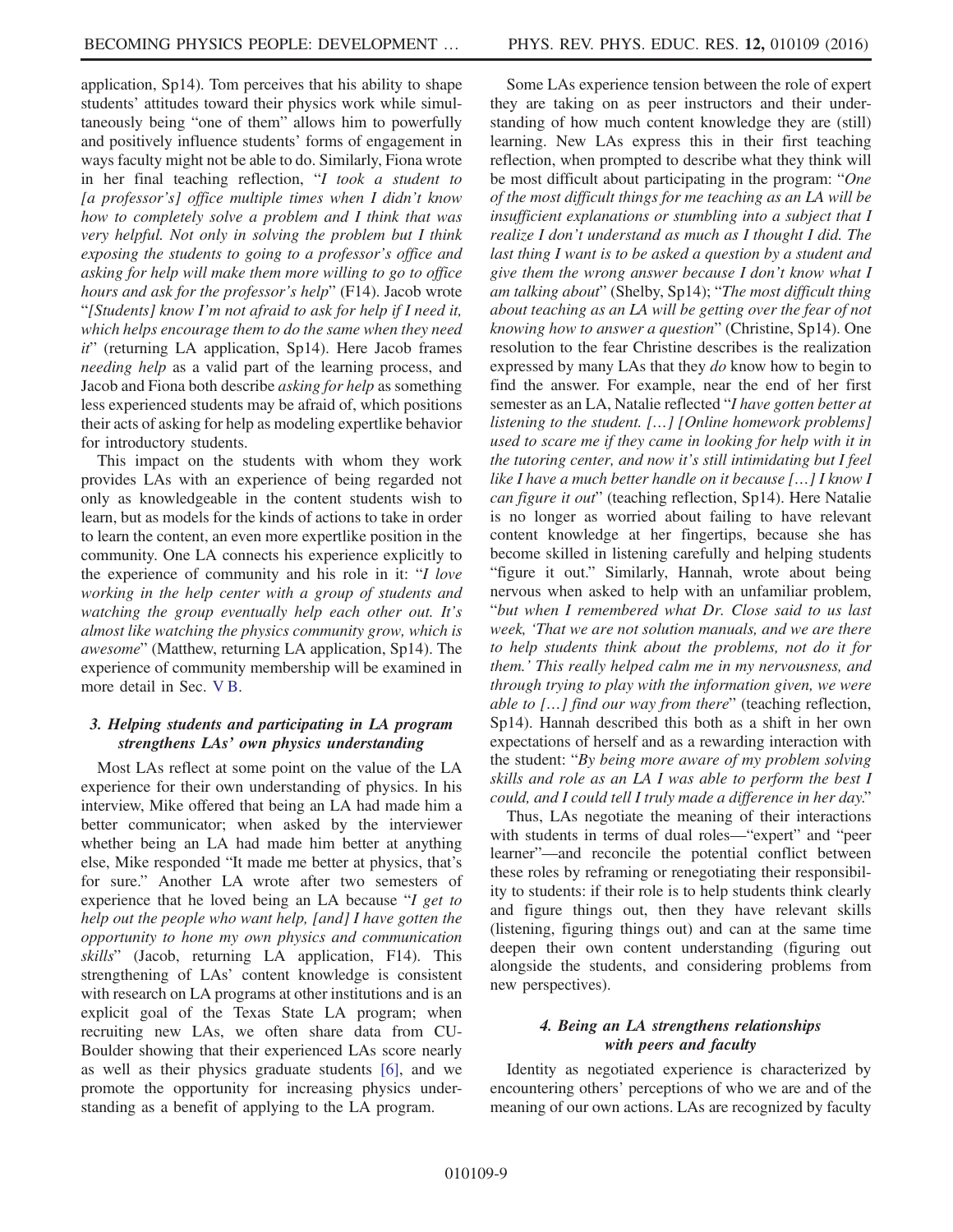as members of the community of instructors assisting with the educational mission of the department; LAs also work closely with each other within the structures of the program. Thus, the experience of being an LA includes closer contact and more interaction with faculty and with peers than most have experienced prior to being accepted into the program. This provides opportunities for LAs to strengthen their relationships with their peers as well as with faculty. Many LAs describe this as an important element of their experience in the LA program. For example, near the end of her first semester as an LA, Brooke described her expanded sense of access to other members of the physics community in terms of the help available to her: "One of the things I really enjoyed about [being an LA] was that I became way more involved in the department and I feel like I have a larger network of help if I need it because of it" (returning LA application, Sp13). This is particularly notable because Brooke was already an advanced physics major when she joined the LA program. Hannah, an engineering major who joined the LA program while still taking introductory courses, also expresses the importance of the relationships she developed through her participation: "Becoming more engrossed in the physics department has allowed me to establish rapports with professors, other tutors, and my fellow peers, giving me that sense of belonging in science, which I desired" (teaching reflection, Sp14).

Some LAs express not only the importance of this element of the LA experience, but also its unexpected nature: near the end of his first semester in the program, Mike, a computer science major, wrote "I am naturally shy and introverted person; so, at first, it was a little difficult for me to break out of my shell… However, as I began talking with the students and other LAs, I immediately realized how comfortable I feel teaching or talking with my peers" (returning LA application, Sp13). The words "realized how comfortable I feel teaching or talking" indicate shifts in Mike's perceptions of self in relation to other students; in his application for a subsequent semester, Mike includes relationships with faculty as an important element of his LA experience: "this program has led me to connect with some of the best and most welcoming people I have ever met (both faculty and students)" (returning LA application, Sp14).

In their descriptions of the meaning of the LA experience, both Mike and Brooke illustrate the importance of their membership in both student and instructor communities of practice. These features will be addressed in the following sections.

#### <span id="page-9-0"></span>B. Community membership and competence

As described in Sec. [III,](#page-2-0) identity as community membership is experienced through competent engagement in the shared repertoire of the community. As with negotiated experience, we organize this section according to subthemes emerging from our analysis.

#### 1. LAs become more competent and confident in physics

In our analysis of identity as negotiated experience above, we discussed LAs' experience of finding their own competence increasing as they enacted their LA roles by helping students. LAs also reflect more directly on the development of their own understanding and their success as physics students; for example, "I find myself discovering new things about a topic I felt I fully understood" (Jacob, returning LA application, Sp14), and "I'm pleased with my grades in physics and I think that the LA program has definitely impacted my ability to succeed in these classes" (Leah, returning LA application, Sp14). In his last teaching reflection, one first-semester LA described his development of competence in scientific reasoning: "The major take away for me in being an LA is the development of the reasoning skills that being a scientist demands" (Noah, teaching reflection, F14). He elaborates on the source of this change: "I think the mechanism for growth that prevailed was one of mutual curiosity: when working on a tutorial and the answer did not immediately come to my mind, I was given an opportunity to brainstorm and explore various ideas that I and the students could muster in order to use reason to argue for which idea fit the question best."

Noah identified his growth in competence as developing during productive interactions with the students in the introductory course. Other LAs identify the student community available to them through their participation in the LA program as a mechanism for their increased competence: "I feel that being an LA is helping with my performance in my waves and heat class in many ways, both directly (furthering my knowledge of the subject) and indirectly (connecting me to other people within the program that have or are currently taking the class)" (José, returning LA application, Sp14). The relationship between competence and community membership is addressed in more detail in the next section.

### 2. LAs feel like part of a supportive and collaborative community

<span id="page-9-1"></span>Most LAs discuss the value of feeling part of a community; in some cases they describe the community as "the LA community" or "the community of students and faculty"; in other cases LAs use the phrase "the physics community" or "the department," which seems to include both faculty and students. LAs describe the value of community membership in a variety of ways, including the network of support available—"One of the best parts about being an LA is how much more comfortable I have become approaching professors with questions. I love the community and the academic benefits from being an LA" (Matthew, returning LA application, Sp14)—as well as the more general sense of positive affiliation: "… I love this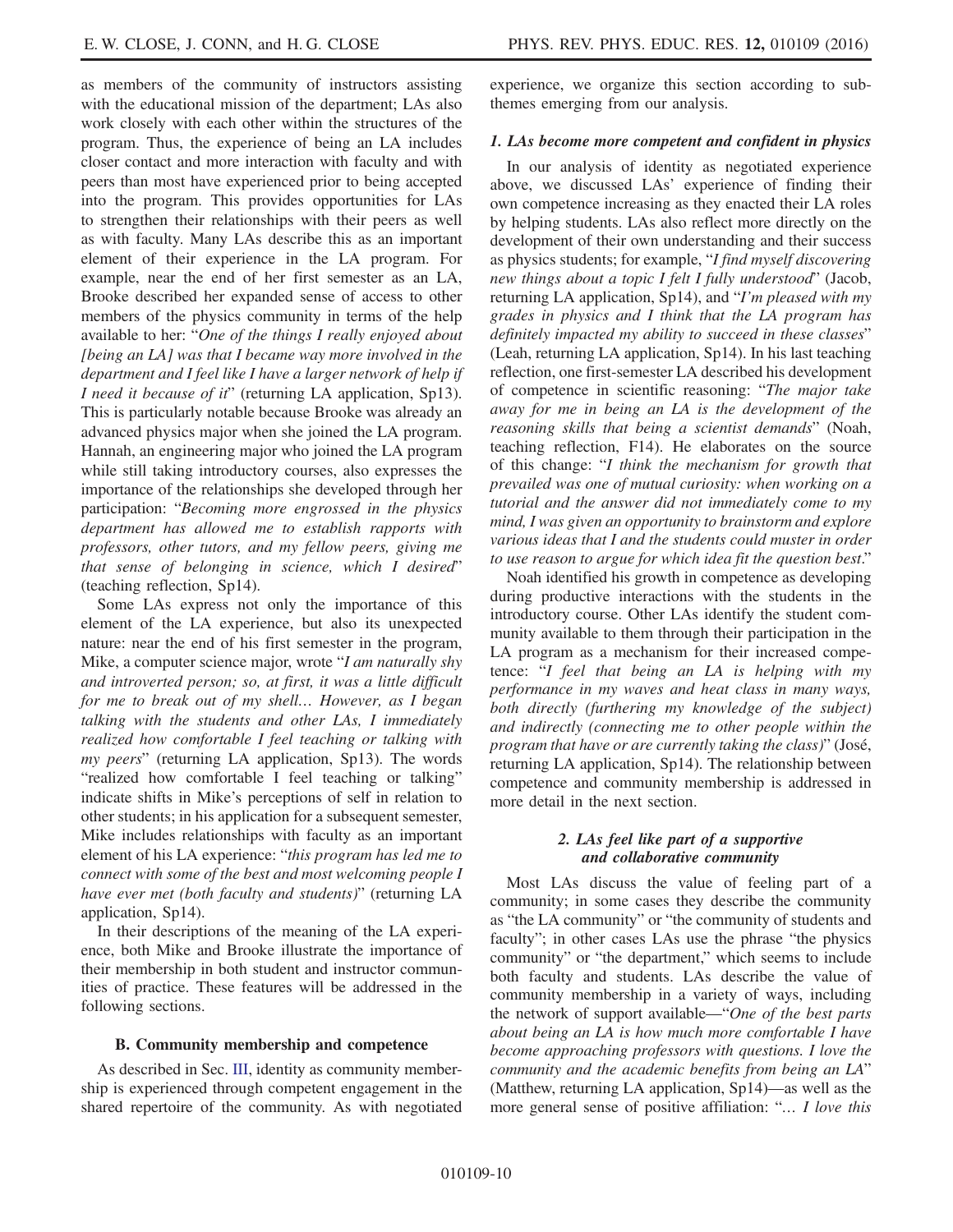department. The other LAs, the teachers, the building, it has become a part of my life and is very important to me, and I want to be a part of it in every way I can, and being an LA is a fantastic way to do so" (Luis, returning LA application, Sp14).

Some LAs describe how being in the program has connected them to a broader community that has helped them in ways beyond the LA program itself. For example, José wrote "my time spent as an LA has helped me become a greater part of the physics community by introducing me to groups like [the Society of Physics Students]" (returning LA application, Sp14). Jocelyn describes the LA community as helping her learn that "I need need need to start planning ahead" for internships and research, "to prepare for my future career and also just to better myself" (returning LA application, F14). In her interview, she describes how joining the LA program impacted her positively in multiple ways, centered around being part of a community: "It's pretty cool to have, like… like, I have my friends that aren't in the physics community, but I have, like, physics community friends. […] I'm completely part of the community. I have friends in there, in the program. In classes right now, I go and I help students and I know them by name, and that's pretty awesome… I have supervisors I can go to as an employee, as a student, as someone who just kind of needs advice at the time. I feel like, that whole thing is pretty awesome." In response to a follow-up question asking whether being part of the physics community has helped her as a student, Jocelyn says "So, my semester before being part of the LA program, I had like a 1.7 GPA for that semester. My first semester of being an LA, which is last semester, I had a 4.0. Do you understand how dramastic that, like…I had the time to actually put into school that I need to be putting into it. I'm part of a community."

Jocelyn's description of the community she feels part of includes supervisors (faculty), peers, and students in courses she assists with, and encompasses her roles as student, physics major, and instructor; she describes membership in this blended community both as personally positive ("awesome") and as instrumental in a great increase in her performance as a student.

# 3. Being an LA increases teaching competence and reshapes LAs' concepts of good teaching

Not surprisingly, participation in the LA program increases LAs' perceptions of their competence in teaching physics. In his interview, Mike describes the LA program as making him a better communicator, a skill he considers critical to effective teaching. On her returning LA application for Fall 2013, Leah demonstrates that she is both familiar and comfortable with elements of the instructional community's shared repertoire: "In the past two semesters of being an LA, I've learned how to communicate more effectively … If someone doesn't understand a concept when I explain it verbally, I can draw them a picture or a diagram instead. If they can't verbalize what they're thinking themselves, sometimes handing over a marker so they can draw something out for me will help me understand where they're at in their understanding of the material." Another LA, a transfer student who had no experience with tutorials or reform instruction prior to joining the LA program, describes asking more experienced members of the community for guidance in improving his instructional skills: "One area of the LA job where I have been learning a great deal is in preparing the tutorials in a way that is the most helpful for helping students. When the semester started my exposure to tutorials was very limited, so the priority at first was just making sure I was doing them right. But when I took those answers into the classroom I found that they didn't help me much when addressing student issues. So, I learned pretty quickly to make sure I was letting … other experienced LAs (or actually asking them) to share with me other ways to describe answers" (Jake, returning LA application, F14).

In the quotes above, both Jake and Leah describe an experience of increasing their teaching competence by expanding the range of approaches they can use to explain correct physics to their students. In her application for the following semester, Leah describes increased competence with a less familiar aspect of teaching: "I'm finally feeling comfortable in a role where I help them think instead of boiling everything down to 'right' or 'wrong.'" This illustrates an additional change in LAs' perceptions of teaching: participation in the LA program changes what LAs perceive as effective teaching strategies and what they view as excellent instruction. Leah's description of learning to "help them think" shows a new respect for students' ability to construct their own understanding, and a corresponding shift in what she sees as her role in helping students learn. Other LAs describe a similar shift, for example, "After spending so much time working with other students and explaining things I believe I have become a much better listener. Often it is much more helpful to just be an active listener to a student who is trying to hash out a problem" (José, returning LA application, Sp14).

In her interview, Brooke, a senior physics major and experienced LA, describes changing her conception of good teaching through readings in the pedagogy course as well as through observations in the "lecture" classroom. She responds to a question about her experience tutoring prior to joining the LA program by contrasting her teaching methods before and after becoming an LA, describing her few experiences with tutoring as feeling "like I was just… talking at a wall. And like, it didn't feel like it was really interactive at all, it felt like it was me just…trying to smash something into their head…" She reflected on how reading research articles in the pedagogy class convinced her that "there's really something to this. I need to embrace this and run with it," and then continued, "You know, one of the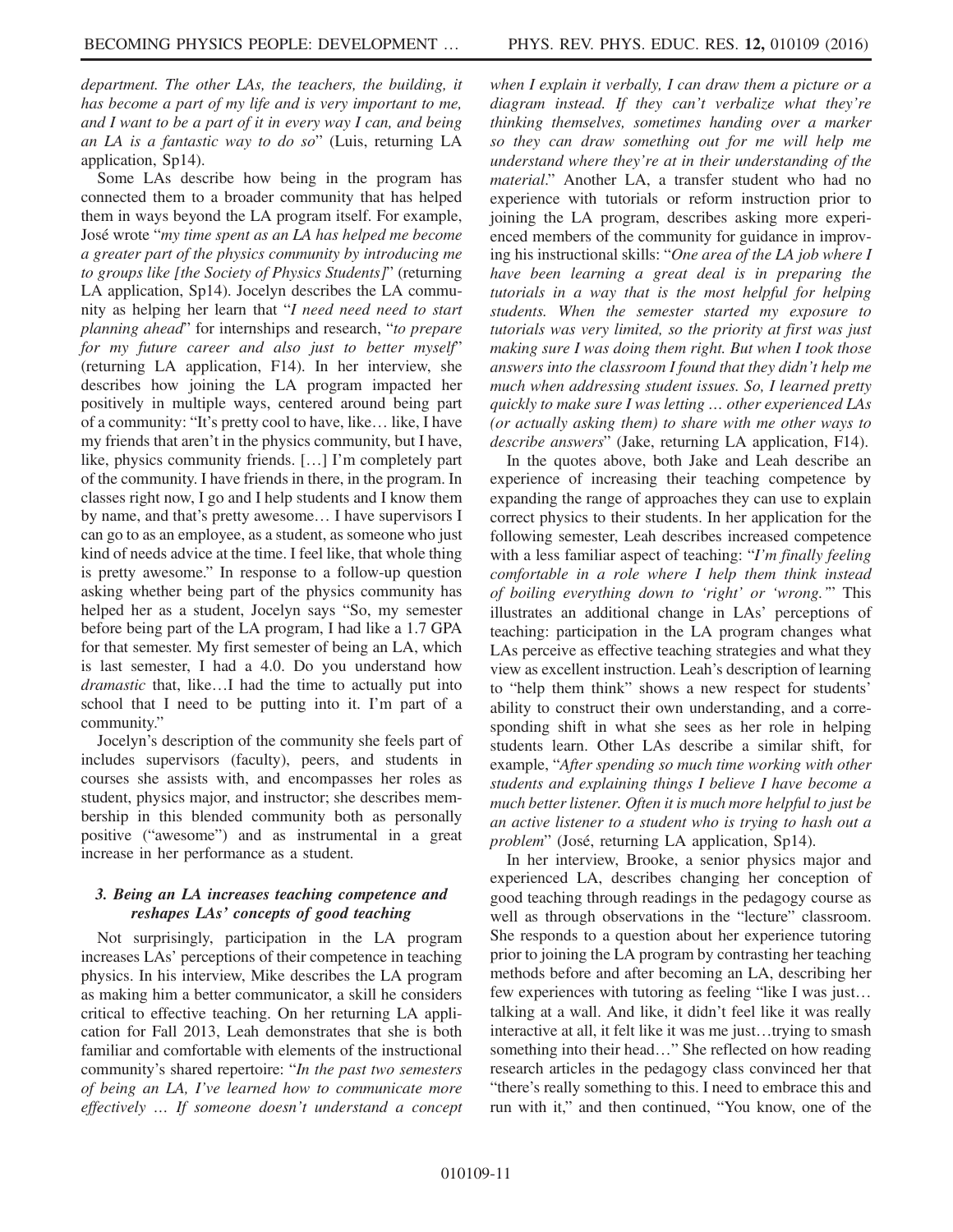other things that made me want to take hold of it and run with it was watching Eleanor [Close] teaching her classes, before we would actually, you know, break off into groups and things like that. I was just like, man, the way she teaches is really really interactive, and this is way more engaging than any other course I've seen. This is way more engaging. And this is more fun as a consequence, and it seems like people are going to be way more receptive to this than anything else, because they're not bored." This is an example of what Lave and Wenger [\[3\]](#page-16-3) named "legitimate peripheral participation": Brooke's LA experience enabled her to observe and emulate an expert engaging in the same enterprise (teaching) with which she was assisting in a peripheral but still authentic way, and as a result she learned to both value and enact a more student-centered teaching practice.

# 4. Participation in the LA program changes ways of learning and of being a student

In addition to changing LAs' understanding of good instructional practice, as described above, participation in the LA program impacts LAs' perceptions of valuable practices for their own learning. Many LAs describe ways in which they have changed their learning behaviors as a result of their LA experience. In his interview, Alan describes the change in his approach to learning as fundamental: "It's changed the way I try to learn things. It's made me [15 sec. pause]… I feel like I said before—I'm not just looking for similar symbols, I'm realizing what's going on in the problem. So even if I haven't seen a symbol before, I can tell what it's at least talking about, or referencing to." This description fits with a shift from a focus on finding answers, associated with a "school science" framing, to a focus on meaning making consistent with the LA program emphasis on interactive and conceptual learning. Alan describes this as one of his favorite things about being an LA.

Other LAs describe the influence of the LA experience on their approach to applying concepts in problem-solving aspects of their work as STEM students. In her final teaching reflection of her first semester, Alexa wrote, "I have used what I have learned as an LA in all of my studies. First, I become familiar with my own mental models and then I compare these to what is known to be true. Being an LA has taught me that being able to recognize your own inherent beliefs and intuitions when learning a new concept is extremely important when learning a new and difficult concept" (F14). In his interview, Mike, a computer science major and third-semester LA, describes in more detail how being an LA has made him a more metacognitive learner: "I think the ability the LA program has given me [is] when I'm studying on my own, to treat myself as both the tutor and the tutee. From the tutor perspective, look at myself as a tutee and say, okay, what am I struggling to understand here. Can I ask myself questions that I would ask a tutee,

and derive […] where the failure to understand actually lies." He attributes this ability both to his experience in helping other students—"you have to be able to put things into—into definitions that you wouldn't necessarily use [...] so it teaches you to have to be a bit more vicarious and think about the way other people see things"—and also to his increased awareness of his own learning process: "I think [what] that created for me was metacognition the ability to think about how  $I$  think about things, or how people in general think about things. And that, to me—If I'm struggling with a concept, I can think about, you know, what am I doing wrong here, why am I not thinking about this correctly, what can I do differently to understand this concept. …and I think that's directly related to teaching in the LA program."

Mike's description of how being an LA has given him tools to manage his own learning, particularly in times when he does not yet understand a concept, references both his teaching experiences and perhaps also his experience in the pedagogy course, which includes a reading and discussion focused on metacognition. Other LAs also describe using more metacognitive process in their own learning; for example, "I learned to be patient when trying to solve a physics problem; I have learned to avoid knee-jerk or wild-goose-chase approaches to physics. I used to read a problem and then quickly go to the kinematic formulas and try them all to see which one would work. Now I have a planning period where I really do think about the best way to approach a particular situation" (Tom, returning LA application, Sp14). Note that the term "wild-goose-chase" is used in the article on metacognition assigned in the pedagogy course. José, a junior physics major, makes a similar statement: "I have also learned to really work on understanding the concepts behind physics problems and formulas. Before I was an LA I would essentially just plug and chug my way to answers" (returning LA application, Sp14). One aspect of metacognition is being aware of different possible approaches to understanding new scenarios; this element of the LA experience is described in the following section.

### 5. Variety of perspective is valuable for learning

LAs adjusting to assisting with a more constructivist, less transmissionist model of instruction often reflect on their developing skill in looking for value in students' ideas. Natalie, a physics major still in the introductory sequence, wrote at the end of her first semester as an LA, "I have learned to be more patient with students and that just because someone might be thinking of something a little differently doesn't mean it is wrong" (returning LA application, F14).

In addition to being valuable as a tool for supporting student learning, LAs describe the practice of recognizing a variety of ways of conceptualizing or approaching a situation as useful for their own learning. Near the end of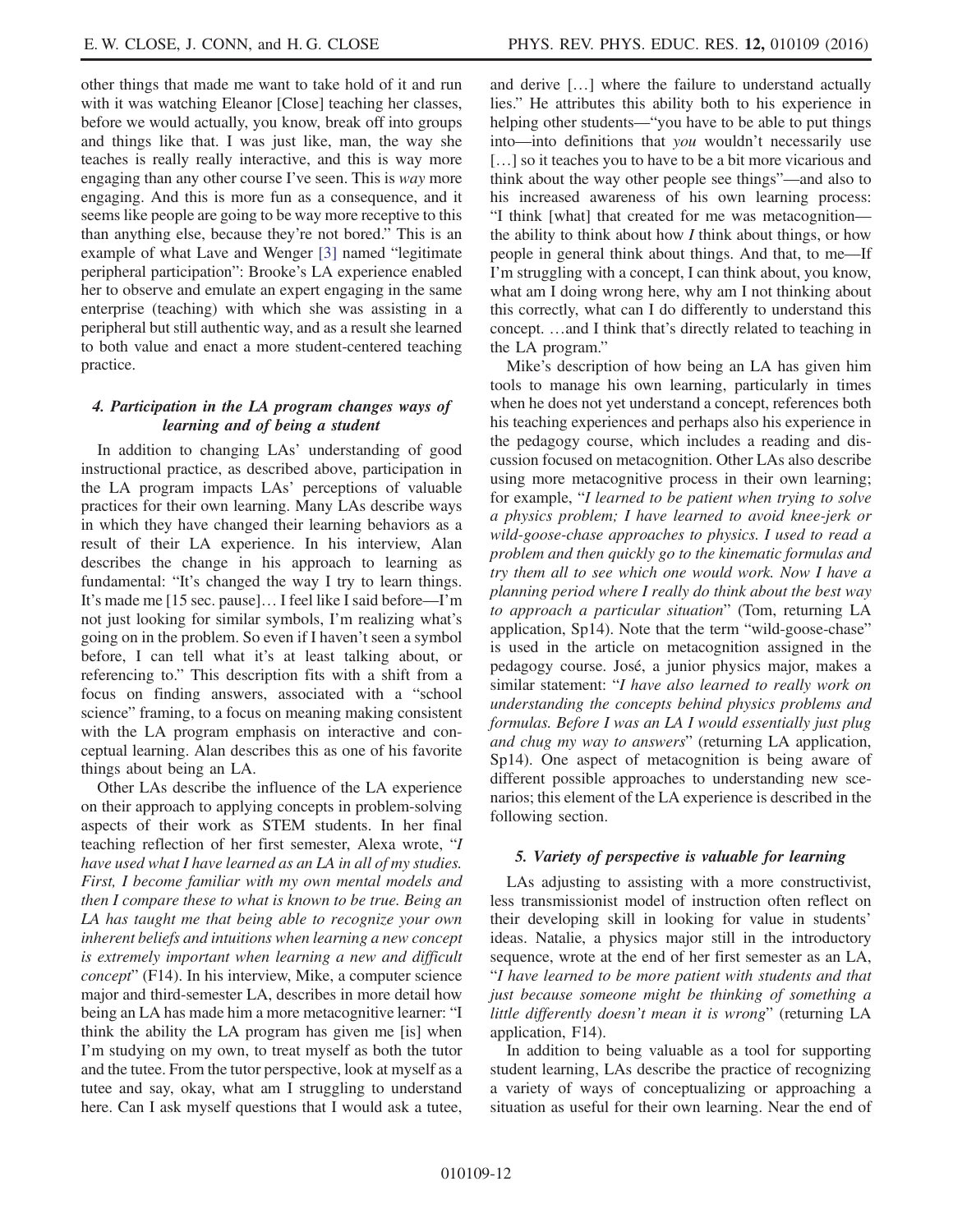her third semester as an LA, Leah wrote, "I have also learned something new from students every semester I've been an LA; they always bring up new questions and new ways of looking at things that I hadn't considered before and it helps me to broaden my views and think about problems in new ways. Instead of building rigid definitions, I'm able to think in a more complex way about physics" (returning LA application, Sp14). In her interview, Brooke, a senior physics major, reflects on coming to value multiple ways of sense making: "That was one of those things where it's like, in physics as a whole, physicists love that. They love being able to come up with the same answer through totally different thought processes. But before becoming an LA that was something I didn't really care for—I was always just like, why am I doing this? I'm just coming up with the same number again. This just feels like I'm doing double work for no reason. But it's something that…I have a lot more respect for now." It is notable that Brooke associates this practice primarily with "physicists," and only secondarily with constructivist teaching methods, suggesting that she sees this practice of the LA program as well aligned with the practices of the broader community of professional physicists. She continues to describe how this has benefited her own learning: "If I try something one way, and I can't quite seem to get it, then I'm much more able to be like… okay, let's just not think about that any more. Let's try a totally new approach, and start with some other formula, or some other concept, and see if I can get it. And so it's made me a little more flexible in trying to do my own physics problems." Brooke identifies her experience in the LA program as causing her to become a more flexible thinker, which enhances her success in her senior-level physics coursework and aligns her values more closely with those of professional physicists.

### <span id="page-12-0"></span>6. It is okay to be wrong and to ask for help

Perhaps the greatest shift in LAs' identity through membership in the student and instructor communities of practice is the change they describe in their perceptions of what demonstrates competence. In their returning LA applications, a number of LAs describe learning that asking for help does not demonstrate incompetence, but rather is a normal part of competent participation in the community in which everyone is learning: "Probably the biggest thing I've learned from the LA program is how to ask for help. Previously, I would be embarrassed if I didn't know something and now I have no problem going either a supervisor or another LA for help when I need it" (Jocelyn, Sp14); "Another thing I have also learned to do is be able to admit I don't know, and not be afraid to walk up to a professor and ask a question. It's amazing how much that part of me has changed over the semester" (Matthew, Sp14). LAs encourage each other in this shift: in response to a teaching reflection by a fellow LA struggling with electricity and magnetism questions in the Help Center, one

LA posted "We are all learning and not knowing how to do something right away whether you've already taken the class or not doesn't say anything bad about you. It only highlights the fact that we are all on a track to better understanding!" (Andrew, F14).

In addition to learning to acknowledge rather than conceal gaps in their knowledge, these LAs have changed their practice in a way that increases their level of interaction with faculty and fellow students. Another LA explicitly describes both learning to ask for help and the positive impact this increased interaction has had on his learning: "I have also learned to just ask questions when I need help with something. In the past I generally worked on most homework by myself which made things much more stressful when you get stuck. Now, I feel like I learn things much more efficiently since I often ask for help when I'm stuck" (José, returning LA application, F14).

The statements above show a new acceptance of getting stuck as a normal (not embarrassing) part of the learning process. Some LAs express an even greater shift: not only is it normal and acceptable to get stuck, it is normal and even productive to be wrong. According to this view, mistakes and errors in reasoning are not only an acceptable part of participation, they can actually contribute to valued community goals. For example, Gavin, an upper-division physics major with two semesters of experience as an LA, says in his interview, "I feel like one of the goals of the LA program is to teach students that it's okay to make mistakes—it's even good if you can recognize that you're making mistakes." Another LA makes a similar statement in near the end of his third semester in the program: "So far, the LA program has taught me the importance of making mistakes. Making mistakes is one of the key events that lead to understanding. One must make mistakes in order to learn, because being incorrect (and realizing it) illustrates one's misconceptions and corrects them" (Mike, returning LA application, Sp14).

These statements reframe making errors as a valuable part of learning physics; in his interview, Alan, a juniorlevel physics major in his third semester as an LA, describes how learning that it is okay to be wrong has been helpful both in his own coursework and in his work as an LA. In response to the question "What do you like most about being an LA?," Alan responds, "I think it's helped me be okay with being wrong […]. Which is a lot less frustrating when I'm doing homework—well, I'm still frustrated when I do homework, but… when I'm helping people in Help Center, and I'm not sure what the answer is, I'm okay with getting another LA and working through it with the student [...] and I think that makes them more comfortable asking questions, because they don't—they're not intimidated by us as much as they are when the instructors are there." It is noteworthy that Alan's response here is not only something he feels he learned through his experience as an LA, it is his favorite part of being an LA.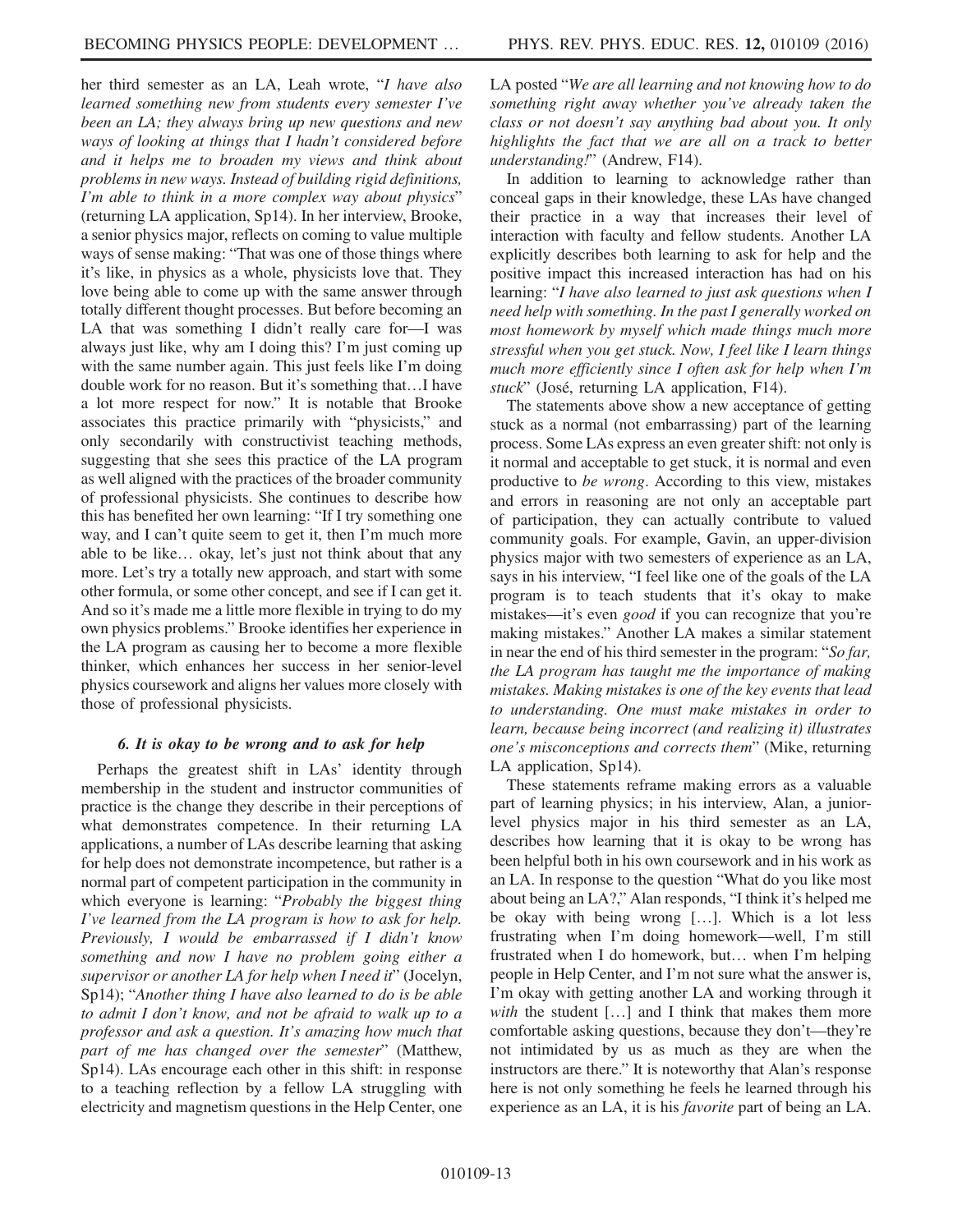This suggests that the shift in competence beliefs illustrated by the statements above has a powerful and positive impact on LAs.

Both Gavin's and Alan's interview responses and Mike's reflection above suggest a shift away from a model of competence centered on demonstrating the ability to obtain correct answers. This correct-answer orientation is consistent with a traditional "school science" that emphasizes "being smart," understanding quickly, behaving well, and getting good grades [\[20,21\],](#page-17-10) and with the "fixed mindset" associated with performance goal orientation and the entity theory of intelligence [\[22,23\]](#page-17-11). In contrast, these LAs have learned to value and enjoy interactive, logical exploration and argumentation as a rewarding way of relating to each other, to students, and to faculty. This communal practice repurposes being wrong (or saying wrong things) from a form of incompetence to an important component of competent engagement, within a practice that recognizes multiple forms of competence. Dweck [\[22\]](#page-17-11) explains that "retraining children's attributions for failure (teaching them to attribute their failures to effort or strategy instead of ability) has been shown to produce sizable changes in persistence in the face of failure, changes that persist over time and generalize across tasks." In fact, the practice of interactive, logical exploration and argumentation is facilitated in part by "failures" of knowledge, in which LAs make incorrect physics statements. So, not only is feedback about failure within interactions in the LA program directed more toward effort and strategy than toward ability, but the "failure" can be understood as successful in the sense of stimulating a fun and interesting discussion. The data we present here do not directly support the idea that LAs find such discussions enjoyable regardless of whether they are right or wrong; however, we know from our lived experience in the program that LA preparation sessions often involve playful comments that extend from, relate to, and inform the serious work of preparation that they do. LAs' comments about friendships and community in Secs. [VA 4](#page-8-0) and [VB2](#page-9-1) are consistent with this image of joyful community activity.

#### C. Learning trajectory and personal interest

As described in Sec. [III A](#page-2-1), identity is constantly renegotiated; changes in our identity over time build a sense of trajectory—a sense of where we have been and where we are going. Identity as learning trajectory incorporates past identities and possible futures into making meaning of the present. LAs who are (or become) interested in teaching at the K-12 or college level describe participation in the LA program as valuable for contributing to realizing that interest. On his initial application to the LA program, Mike described a possible future he believed would be positively influenced by participation: "For me, I think that this would be an awesome opportunity to test my ability as a teacher. Since I started at Texas State, I have dreamed of one

day becoming a professor." His subsequent applications continue to refer to this dream, and to the value he sees in the LA experience for supporting that possibility. Other LAs also reflect on how the LA experience supports and shapes their future interest in teaching; for example, "Being an LA has been a blessing and a valuable experience, especially because I will eventually be in academia and expect to be an effective professor in the classroom. Knowing the benefits that come from interactive learning I will definitely be implementing group learning into my curriculum. As a student, I have found myself sitting in class wondering how I can apply this technique to engineering classrooms" (Doug, teaching reflection, F14); "Like I mentioned before this experience has helped me make up my mind about getting my teaching certification and teaching" (Connie, teaching reflection, F14). For these LAs, the experience is relevant for the trajectories they have already identified as valued.

Leah, on the other hand, experienced a significant shift in what she perceives as a possible future as a result of her participation in the LA program: "After having experience teaching this semester, I am considering working as a K-12 teacher after college because I've enjoyed how rewarding teaching has been this past semester" (returning LA application, Sp13). On her initial application for the LA program, Leah listed her major as electrical engineering and expressed interest in a biomedical engineering career; a few months later, she switched her major to physics, and her subsequent returning LA applications expressed a growing interest in a career in K-12 teaching: "I think I learn something new every semester, whether it's a physics concept or a better way to teach. I want to continue learning both the actual physics and better methods of communicating the information since my hope is to become a physics teacher after college" (returning LA application, Sp14). Thus, unlike Mike and Doug, Leah's interest in teaching was initiated by her LA experience.

Those with an interest in careers other than education also express the value of the LA experience for their learning trajectory, including development of supportive relationships and strengthening of content knowledge. Jocelyn writes:

Every semester as an LA I learn something new, whether it be about myself, or physics in general. Being an LA has helped me in so many ways that it's hard to put it into words. For starters, I need to continue being an LA to continue to help eliminate gaps in my knowledge in the intro Physics sequence. The second most important reason would have to be how being an LA affects my performance in my other classes—as I tend to do better and have more time to complete assignments. Lastly, I feel like I'm a part of such an amazing community. I absolutely love being a part of a community where I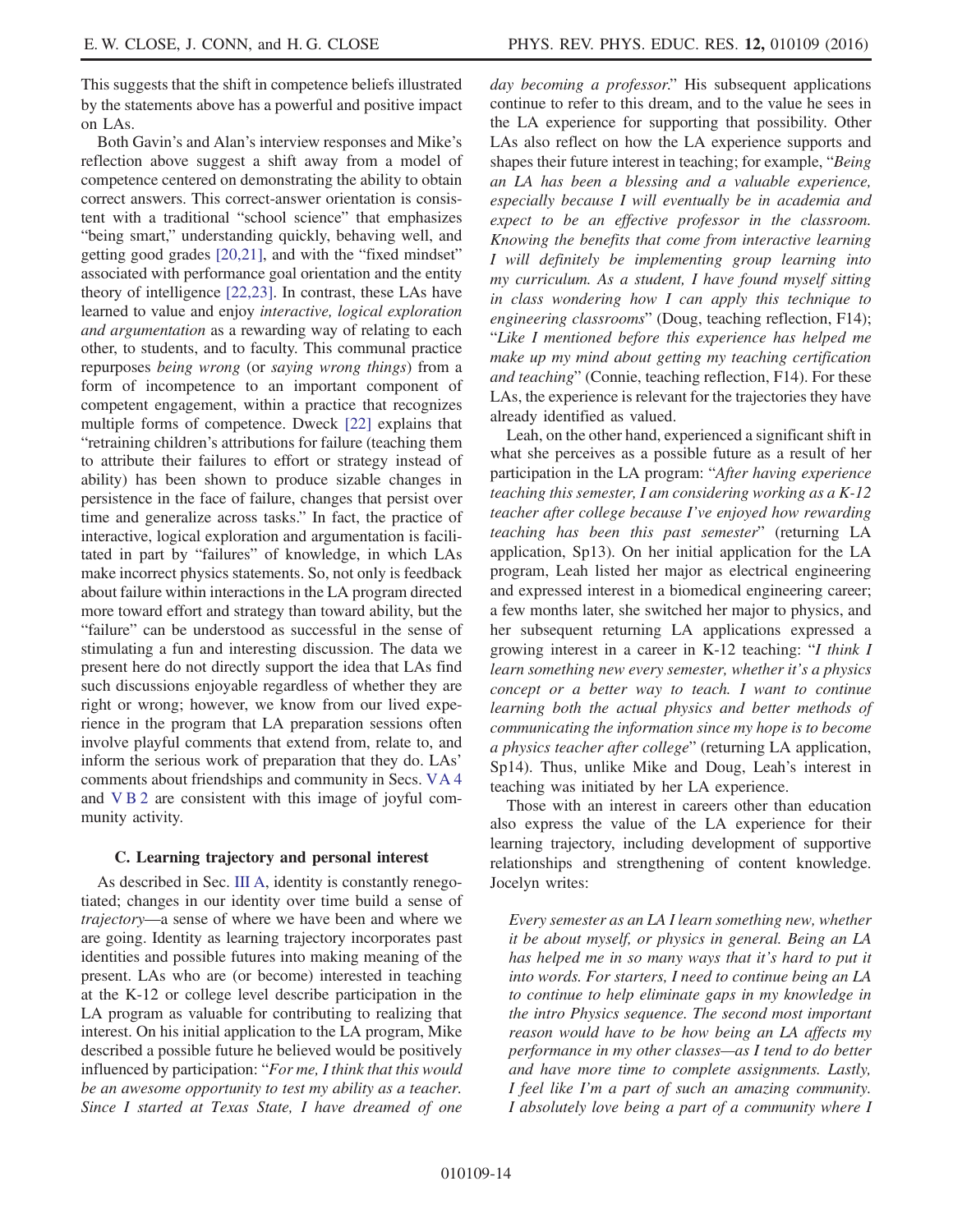can be professional, but also have fun while doing it. It's great! (returning LA application, Sp14).

Like Jocelyn, Alexa describes the LA experience as enjoyable and as integral to her experience of being a thriving physics major: "Overall, I am so incredibly happy that I have found something that I am passionate about. I can't see myself spending my time any other way, which is how I know that I've picked the right major and that I've found my home among the Texas State Physics community. Being an LA has helped me to embrace learning and I can't wait to keep moving forward in this field!" (teaching reflection, F14). Alexa wrote this near the end of her first semester in the LA program, during her sophomore year and while completing the second course in the introductory sequence; she sees the LA experience as instrumental to her long-term goal of becoming a research physicist.

# D. Nexus of multimembership and integrated physics identity

<span id="page-14-0"></span>As stated above, LAs are members of multiple communities of practice, including what we have identified as the community of STEM majors and the community of physics instructors. Identity as nexus of multimembership is defined by the work of reconciling forms of membership in different communities. In previous analysis [\[16](#page-17-8)–18], we describe the LA program as creating an overlap between the two distinct communities of STEM students and physics instructors. LAs are members of both communities, which creates continuity and permits "brokering," the transfer of elements of one practice into another (Ref. [\[1\]](#page-16-0), p. 109); this transfer enriches and improves the functioning of both communities. Brooke, a senior physics major, illustrates this transfer when describing her experiences of increased competence as a result of her participation in the LA program during her interview. She states that she holds herself to a higher academic standard than she had before joining the LA program, and reflects on what caused that change:

Brooke: [The LA program] has definitely encouraged me to, like, try harder overall. Like, not… not that I didn't necessarily try before, […] but it definitely kind of inspired me to like, you know, take more pride in my work. And, you know … I guess it's kind of challenged me to hold myself to a higher standard than I used to. JC: What do you think caused that? Like, why do you do that, when you didn't before?

Brooke: Well, I think it was because, you know… I was expecting it of my students. And, if I want my students to do well—which I did—then it was one of those things where I was like, you know, I guess it would be really hypocritical of me if I weren't doing the same thing. How can I ask them to do this if I'm not?

JC: Okay. Umm… Why do you think that you were holding your students to a higher standard?

Brooke: It wasn't necessarily… a higher standard—it was just that, you know, I was giving the course outline, and like, this is what you have to do to get an A, and things like that… and, you know, it's frustrating when a student doesn't do well. Because you think that it—I always have this feeling that, if a student doesn't do well, then it reflects badly on me, because apparently  $\lim_{m \to \infty}$ doing something correctly. Now, I know that's not necessarily the case…because, you know, that's what I was doing. But, you know, I was kind of thinking about it from that perspective, and I was like: I wonder if  $my$ professors get frustrated with me, because I'm not doing those things.

In this segment we see that Brooke identifies both as a student and as an instructor, and that her experience in reconciling her membership in those two communities leads her to change her sense of her own responsibility that is, she felt called to improve her performance as a student both because of her responsibility to set an example for her own students and because of her identification with the viewpoint of her professors. We believe this shows that Brooke experiences an integrated physics identity, incorporating values and practices from both the student and instructor communities into her experience of being a physics person.

Another LA, Hannah, describes a similar reconciliation of multimembership in a reflection assignment near the end of her first semester in the program, which was spring semester of her sophomore year:

The most unexpected by-product of being an LA was that I truly was able to solidify my identity in science. My freshmen year as an engineering student, I unfortunately was unable to feel the sense of community among my engineering peers […]. Becoming more engrossed in the physics department has allowed me to establish rapports with professors, other tutors, and my fellow peers, giving me that sense of belonging in science, which I desired. By having this amazing opportunity to work alongside people who are truly passionate about physics and science, I have been able to realize my potential in the field. Being surrounded by encouraging people has been uplifting and incredibly motivational for me. The role of an LA for me, has been more than just a job, it's been a life changer. (Hannah, teaching reflection, Sp14).

Her description of "work[ing] alongside people" in her LA role, where the "people" include other STEM majors and physics faculty, illustrates Hannah's feeling of belonging to the instructor community of practice. The reference to her "fellow peers" and her description of realizing her "potential in the field," on the other hand, describe her relationships and trajectory within the community of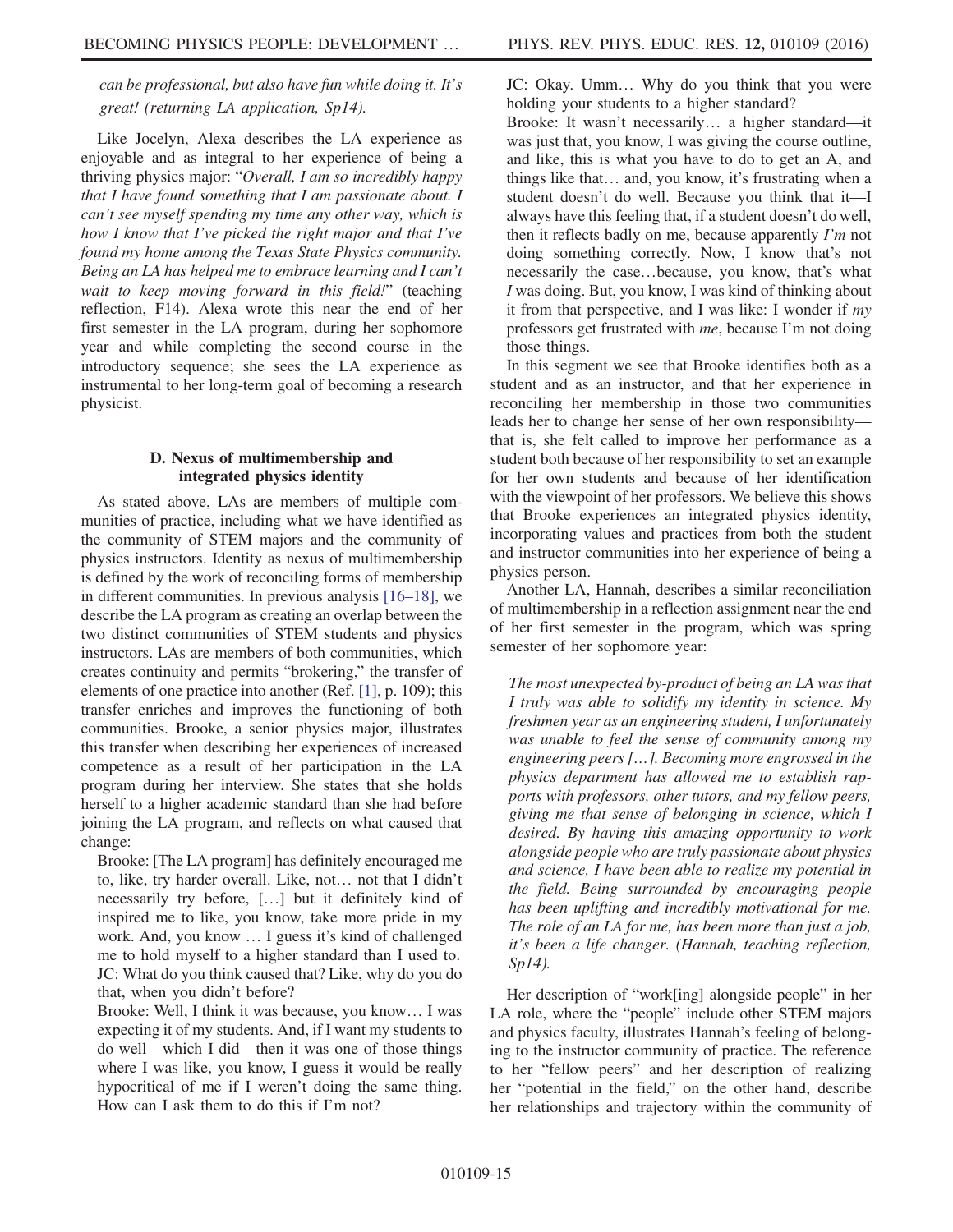physics and engineering majors, perhaps extending to professionals in the engineering field she aspires to join after graduating. These references are intertwined in her reflection, showing that Hannah's integration of her membership in student and instructor communities has given her a sense of belonging to the larger-scale science community, which encompasses STEM majors, physics LAs and faculty, and professional scientists.

As noted in Sec. [III C,](#page-3-0) our current analysis is focused on common themes and shared experiences across the community of LAs, and our discussion of multimembership is therefore limited to the communities of practice common to all LAs. In particular, we did not ask LAs for reflections on the ways in which their race, ethnicity, and gender shape their experiences in the LA program and influence their development of physics identity, nor did we find these themes in the data sources used for this study. However, these issues regularly arise in conversations within the LA community, both in the pedagogy class and in more informal settings. For example, during a class discussion of stereotype and bias, an African American LA described a group of friends telling him he was "not really Black" because he chose to major in engineering; a junior-level physics major discussed the experience of having been systematically ignored by her male group members in introductory courses, even though her ideas were more often correct than theirs. The Texas State LA program provides opportunities to study relationships between physics identity development, LA program participation, race, ethnicity, and gender, as well as family characteristics such as first-generation college status and socioeconomic stability. We will address these relationships in future research.

# VI. SUMMARY

The purpose of this study has been to examine the process of transformation that results from participation in the Learning Assistant program in the physics department at Texas State University, and thereby to contribute to the understanding of LA programs in general and what might make them effective in different ways. In our analysis, we find that the blended theoretical framework based on community of practice theory  $[1-3]$  $[1-3]$  and the physics identity framework [\[4,5\]](#page-16-1) is a productive lens for characterizing the ways in which the LA experience impacts participants' self-image and enacted identity.

Identity as negotiated experience is the experience of making sense of how others see and respond to us, including ways in which they recognize us as competent or valued. Several subthemes within this characterization of identity emerged in our analysis of LA data: helping students is rewarding; LAs can shape students' ways of learning and interacting; helping students and participating in LA program strengthens LAs' own physics understanding; and being an LA strengthens relationships

with peers and faculty. Overall, the data show that LAs experience numerous opportunities for positive recognition from both students and faculty.

Community membership defines identity through the forms of competence developed and valued by participants in the community of practice. LAs experience shifts in their own competence through growth in both expected and unexpected dimensions. The subthemes LAs become more competent and confident in physics, LAs feel like part of a supportive and collaborative community, and being an LA increases teaching competence and reshapes LAs' concepts of good teaching represent growth in areas associated with core functions of the program: collaboratively preparing content and learning and practicing research-based instructional methods. Through participation in these program elements, LAs also change their understanding of their fundamental role(s) as university students (participation in the LA program changes ways of learning and of being a student), the value they place on understanding other people's ideas (variety of perspective is valuable for learning), and their conception of what it means to be competent (it is okay to be wrong and to ask for help).

Identity as *learning trajectory* incorporates past identities and possible futures into making meaning of the present. Through their exploration of issues of physics learning and teaching and their close contact with physics faculty and students of all levels, LAs have many opportunities to connect their past experiences as learners and their future aspirations as STEM professionals and educators.

Identity as nexus of multimembership is defined by the work of reconciling membership in different communities. As members of both physics instructor and STEM major communities of practice, LAs create continuity and facilitate the transfer of elements of one practice into another, enriching and improving the functioning of both communities. Through the experience of participation in this blended community, LAs develop physics identities integrating a wide range of skills of learning, teaching, and incorporating and valuing diverse perspectives.

#### VII. CONCLUSIONS AND IMPLICATIONS

Lave argues that schooling in the contemporary era is characterized by "the decomposition of activity to the point of meaninglessness and the formation of informal communities of practice" (Ref. [\[2\],](#page-16-2) p. 78). Knowledgeable skill is commoditized: transformed into a "thing" to be transmitted and acquired, rather than a natural consequence of centripetal participation in a community of practice. As a result of this commoditization of knowledge, schools do not provide students with the possibility of genuine participation in ongoing practice. Identity construction is therefore alienated from officially sanctioned classroom activity, and instead takes place in unofficial, "interstitial" communities of practice, which may be unrecognized,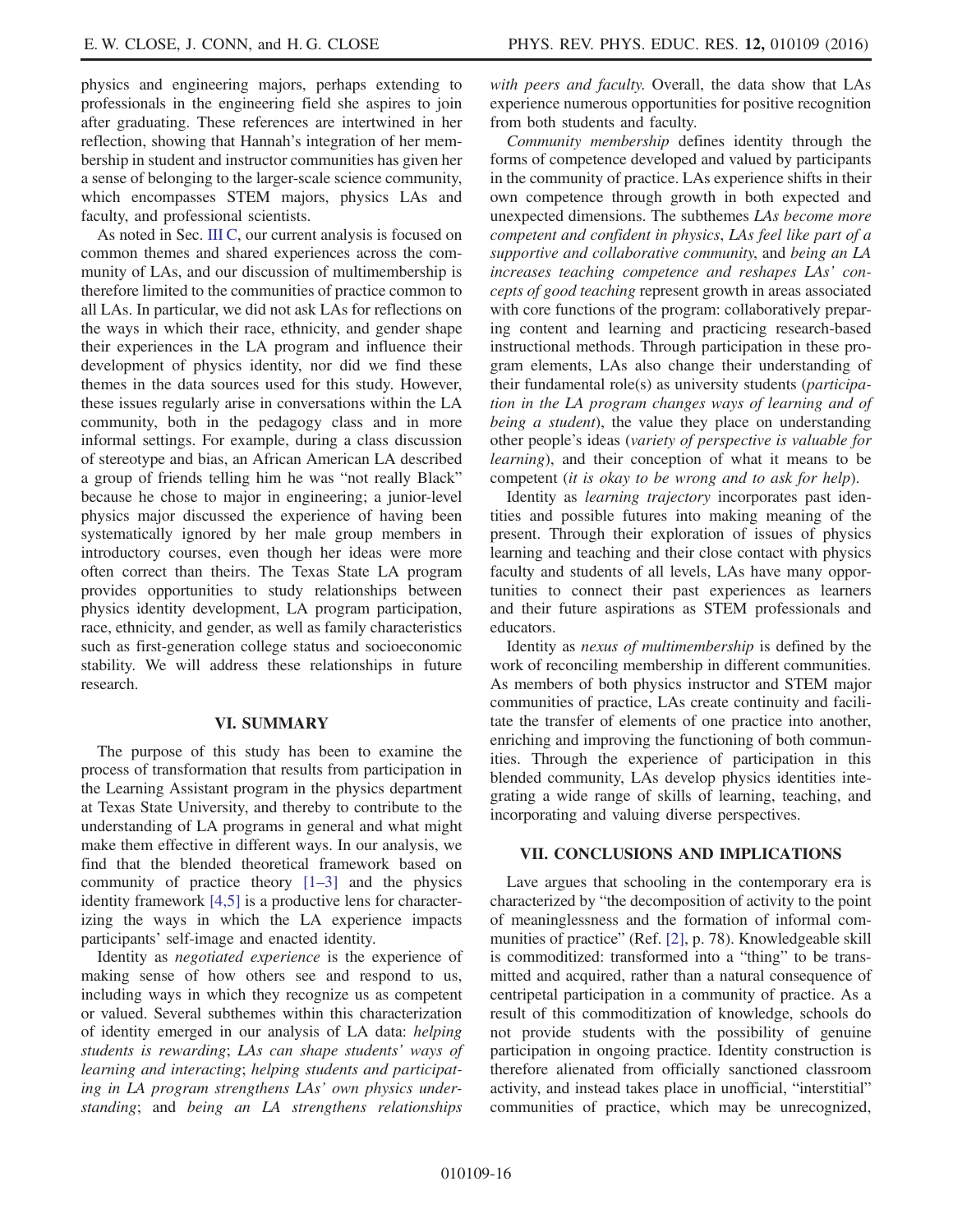misrecognized, or subject to institutional disapproval. From this perspective, the community of STEM majors is defined by the comprehensive goal of obtaining a STEM degree and the joint enterprise of negotiating the complexities of required physics coursework and acquiring the institutionally mandated reified content knowledge. The practices required for successfully negotiating university coursework (e.g., cramming for exams, finding homework solutions online) may not overlap significantly with practices that support construction of deep understanding of physics concepts. Through the LA program, however, students have the opportunity to reconcile membership in the STEM major community and the community of physics instructors, whose practices are informed by research on teaching and learning. LAs engage in and transfer these practices, creating a better-functioning student community.

Within the existing structures of higher education, a community-focused LA program provides a mechanism to support students in developing integrated physics identities consistent with productive participation, increased learning, and personal interest in a trajectory within the physics community. The process of reconciling the practices of the two communities may legitimize the educational practices that seem initially to be decomposed "to the point of meaninglessness"; by participating in an instructional community that values collaborative interactions around fundamental physics concepts, LAs learn to repurpose contrived homework scenarios from obstacles to be negotiated to opportunities for valued forms of engagement. Instructional activities therefore become venues for legitimate peripheral participation; LAs transfer the practices of engagement to their own classes and to their engagement with other physics students, improving the local learning environment in multiple ways.

Our analysis suggests that experiences in the LA program support participants' development of integrated physics identity through a variety of mechanisms, including numerous opportunities for recognition, development of competence in physics and in teaching, and structures facilitating engagement in a well-functioning community of practice. If identity formation is critical for recruiting and retaining both physics majors and future physics teachers, as suggested by the work of Hazari *et al.* [\[4\]](#page-16-1), then these findings can suggest programmatic priorities for nurturing identity formation and thereby increasing recruiting and retention in the physics major.

In particular, one overarching finding from this study is that there are numerous ways in which LAs' relationships with others were transformed toward an acceptance of themselves and others as having different positions along a continuum of intellectual growth, and toward an abundance of cooperation. In our data, LAs discussed their relationships with students they taught, with their peers as students, with their peers as LAs, with more advanced students, with more experienced LAs, and with faculty both as helpers during learning and as models for teaching. The main implication of this study for LA program design, therefore, is to recognize the importance of the variety of relationships that are relevant to LAs' physics identity development and the conditions under which those relationships may be allowed to flourish. These conditions include, we believe, a variety of teaching and learning situations for LAs to practice in, with varied levels of supervision or immediate assistance from faculty, and varied levels of direct preparation, so that LAs may be allowed to improvise, succeed, fail, and find help from a variety of community members. They also include deliberate efforts to cultivate friendliness and remove fear of being wrong, especially about things that one has already been taught and "should know." Under these conditions, enacting the practices of the LA program allows LAs to productively and joyfully engage in the continuing process of becoming physics people.

#### ACKNOWLEDGMENTS

The authors gratefully acknowledge colleague David Donnelly for his support of the Texas State LA program and his assistance with gathering demographic data. The authors additionally acknowledge the anonymous reviewers who provided helpful feedback on the manuscript. This work and the Texas State University Physics LA Program are supported in part by NSF Grant No. DUE-1240036, the Halliburton Foundation, and the College of Science and Engineering at Texas State University.

- <span id="page-16-0"></span>[1] E. Wenger, Communities of Practice: Learning, Meaning, and Identity (Cambridge University Press, Cambridge, England, 1998).
- <span id="page-16-2"></span>[2] J. Lave, Situating learning in communities of practice, in Perspectives on Socially Shared Cognition, edited by L. Resnick, J. Levine, and S. Teasley (APA, Washington, DC, 1991), pp. 63–82.
- <span id="page-16-3"></span>[3] J. Lave and E. Wenger, Situated Learning: Legitimate Peripheral Participation (Cambridge University Press, Cambridge, England, 1991).
- <span id="page-16-1"></span>[4] Z. Hazari, G. Sonnert, P. Sadler, and M.-C. Shanahan, Connecting high school physics experiences, outcome expectations, physics identity, and physics career choice: A gender study, [J. Res. Sci. Teach.](http://dx.doi.org/10.1002/tea.20363) 47, 978 (2010).